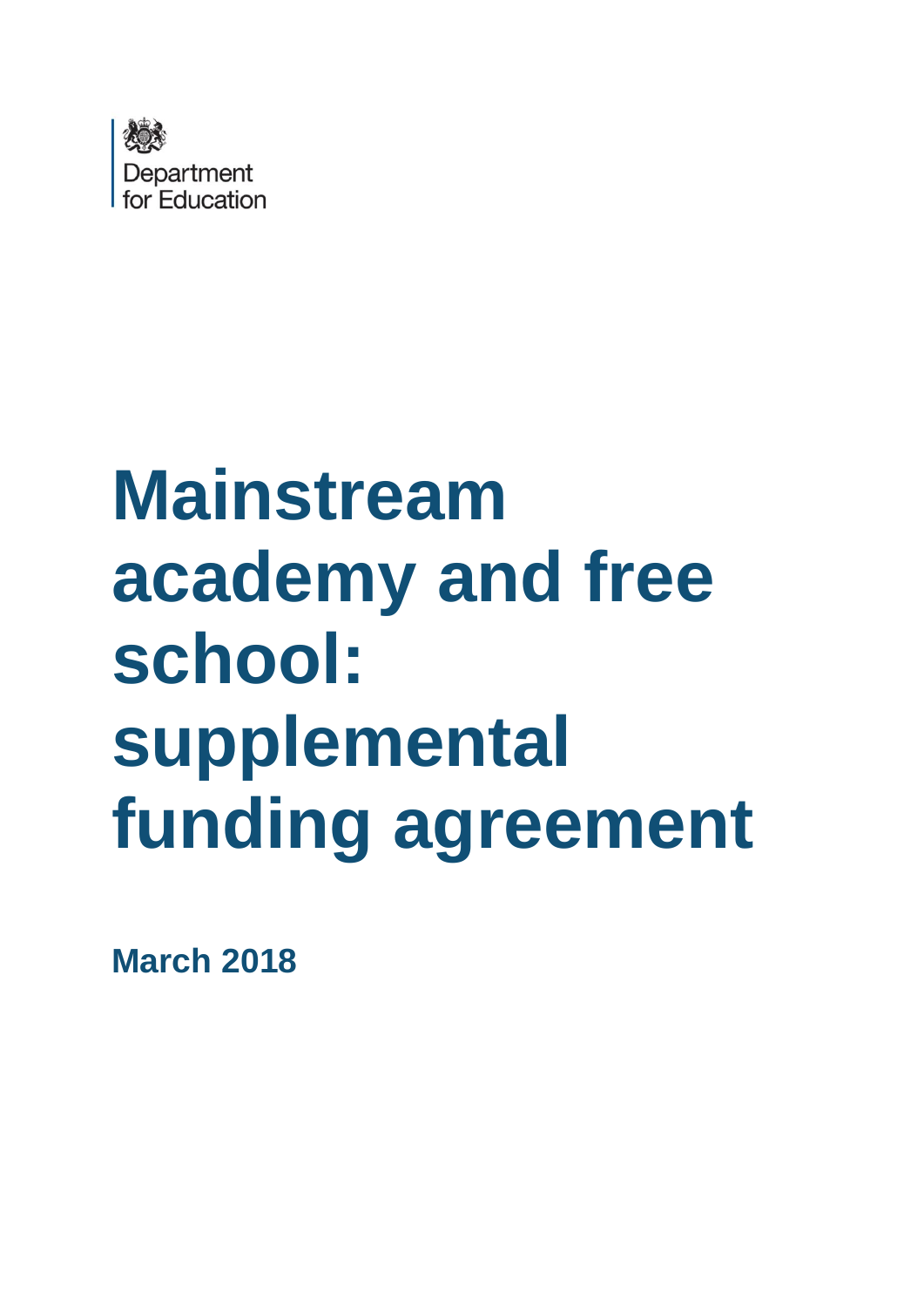# **Contents**

| <b>SUMMARY SHEET</b>                                   | $\overline{\mathbf{4}}$ |
|--------------------------------------------------------|-------------------------|
| Information about the Academy:                         | 4                       |
| <b>ESTABLISHING THE ACADEMY</b><br>1.                  | 8                       |
| Definitions and interpretation                         | 8                       |
| The Academy                                            | 8                       |
| <b>RUNNING OF THE ACADEMY</b><br>2.                    | 9                       |
| <b>Teachers and staff</b>                              | 9                       |
| <b>Pupils</b>                                          | 9                       |
| <b>SEN unit</b>                                        | 10                      |
| Charging                                               | 10                      |
| Admissions                                             | 10                      |
| Curriculum                                             | 12                      |
| <b>GRANT FUNDING</b><br>3.                             | 13                      |
| <b>Calculation of GAG</b>                              | 13                      |
| Other relevant funding                                 | 15                      |
| <b>LAND</b><br>4.                                      | 15                      |
| Version 2: existing leasehold site                     | 15                      |
| <b>TERMINATION</b><br>5.                               | 20                      |
| Termination by either party                            | 20                      |
| <b>Termination Warning Notice</b>                      | 20                      |
| Termination by the Secretary of State after inspection | 22                      |
| Termination by the Secretary of State                  | 23                      |
| Funding and admission during notice period             | 23                      |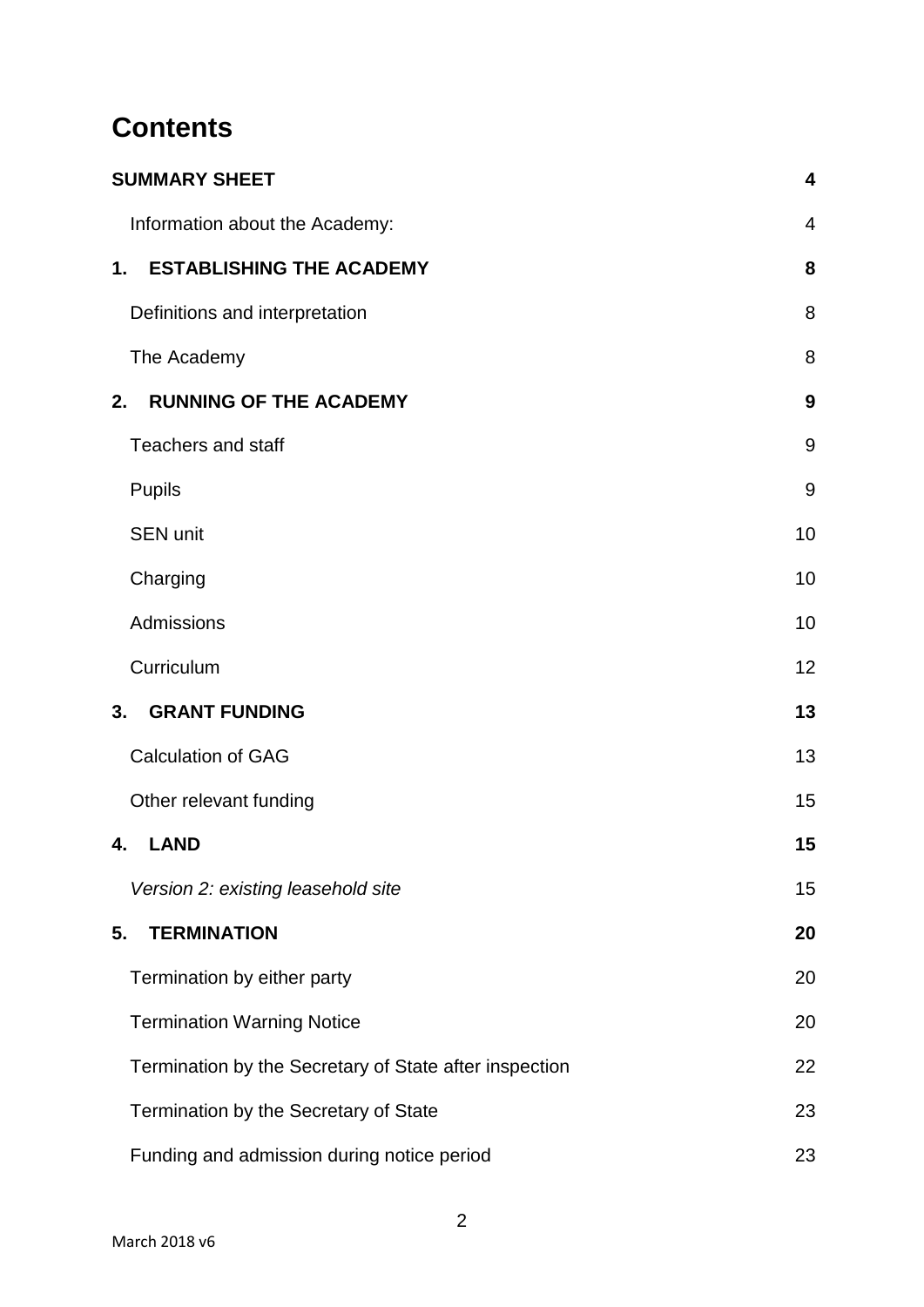| Notice of intention to terminate by Academy Trust                                         | 23 |
|-------------------------------------------------------------------------------------------|----|
| Effect of termination                                                                     | 26 |
| OTHER CONTRACTUAL ARRANGEMENTS<br>6.                                                      | 27 |
| Annexes                                                                                   | 27 |
| The Master Agreement                                                                      | 27 |
| General                                                                                   | 27 |
| <b>ANNEXES</b>                                                                            | 30 |
| 7. ADMISSION OF CHILDREN AND YOUNG PEOPLE WITH EDUCATION,<br><b>HEALTH AND CARE PLANS</b> | 30 |
| ADMISSION OF CHILDREN WITH A STATEMENT OF SPECIAL<br>8.<br><b>EDUCATIONAL NEEDS</b>       | 30 |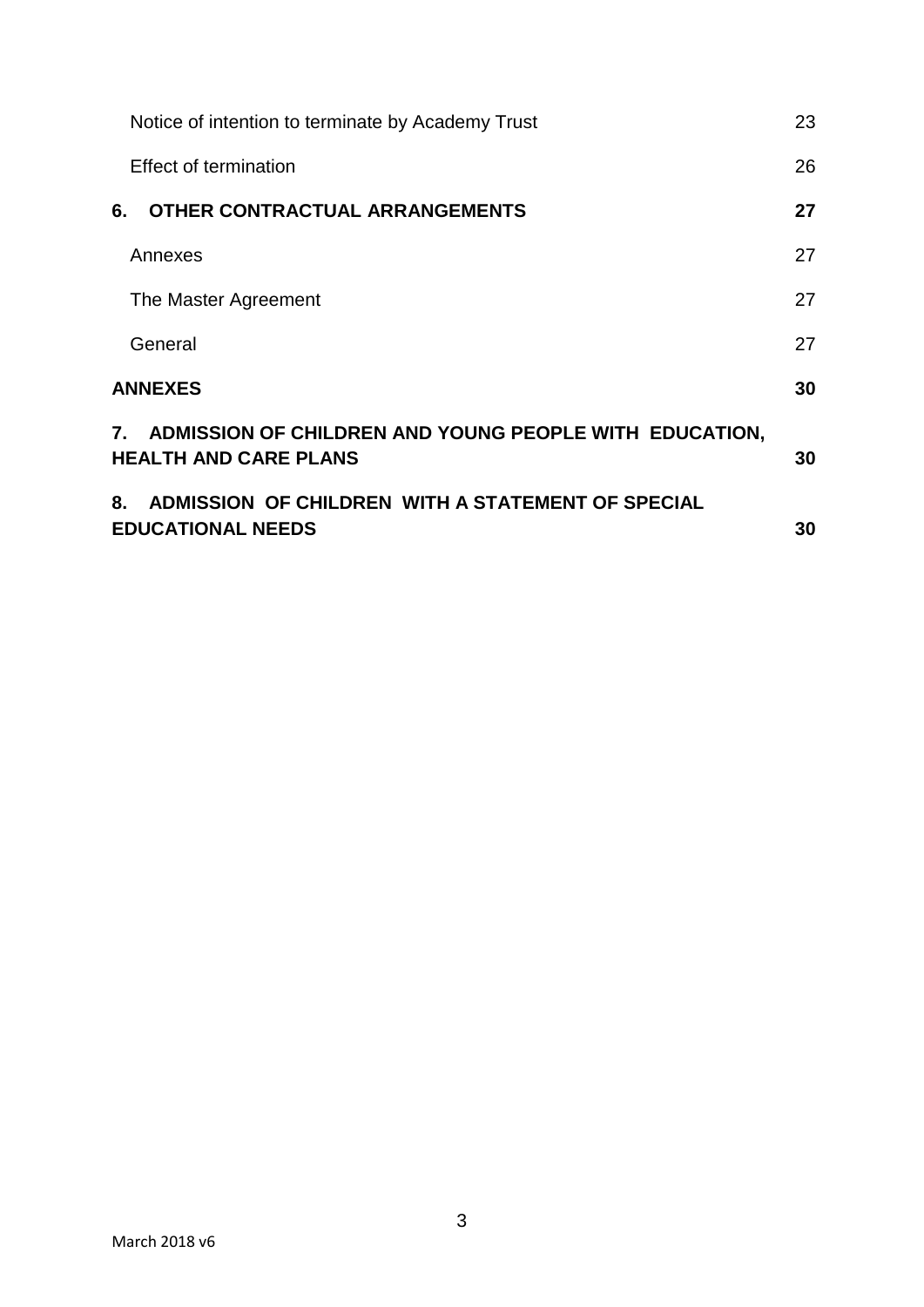# <span id="page-3-0"></span>**SUMMARY SHEET**

# <span id="page-3-1"></span>**Information about the Academy:**

| <b>Name of Academy Trust</b>                                 | <b>Inspiring Learners Multi Academy Trust</b>                                                                 |
|--------------------------------------------------------------|---------------------------------------------------------------------------------------------------------------|
| <b>Company number</b>                                        | 11104150                                                                                                      |
| <b>Date of Master Funding Agreement</b>                      | 30 January 2018                                                                                               |
| Name of academy                                              | <b>Bollin Primary School</b>                                                                                  |
| <b>Opening date</b>                                          | 1 June 2018                                                                                                   |
| Type of academy (indicate whether<br>academy or free school) | Mainstream Academy                                                                                            |
| <b>Religious designation</b>                                 | N/A                                                                                                           |
| Wholly or partly selective                                   | N/A                                                                                                           |
| Name of predecessor school<br>(where applicable)             | <b>Bollin Primary School</b>                                                                                  |
| <b>Capacity number</b>                                       | 420                                                                                                           |
| Age range                                                    | $3 - 11$                                                                                                      |
| Number of sixth form places                                  | N/A                                                                                                           |
| <b>Number of boarding places</b>                             | N/A                                                                                                           |
| <b>SEN unit / Resource provision</b>                         | N/A                                                                                                           |
| <b>Land arrangements</b>                                     | Version 2                                                                                                     |
| (Version 1-8 or other)                                       |                                                                                                               |
| <b>Address and title number of Land</b>                      | Bollin Primary School, Apsley Grove,<br>Bowdon, Altrincham, Cheshire, WA14 3AH<br>with title number MAN116882 |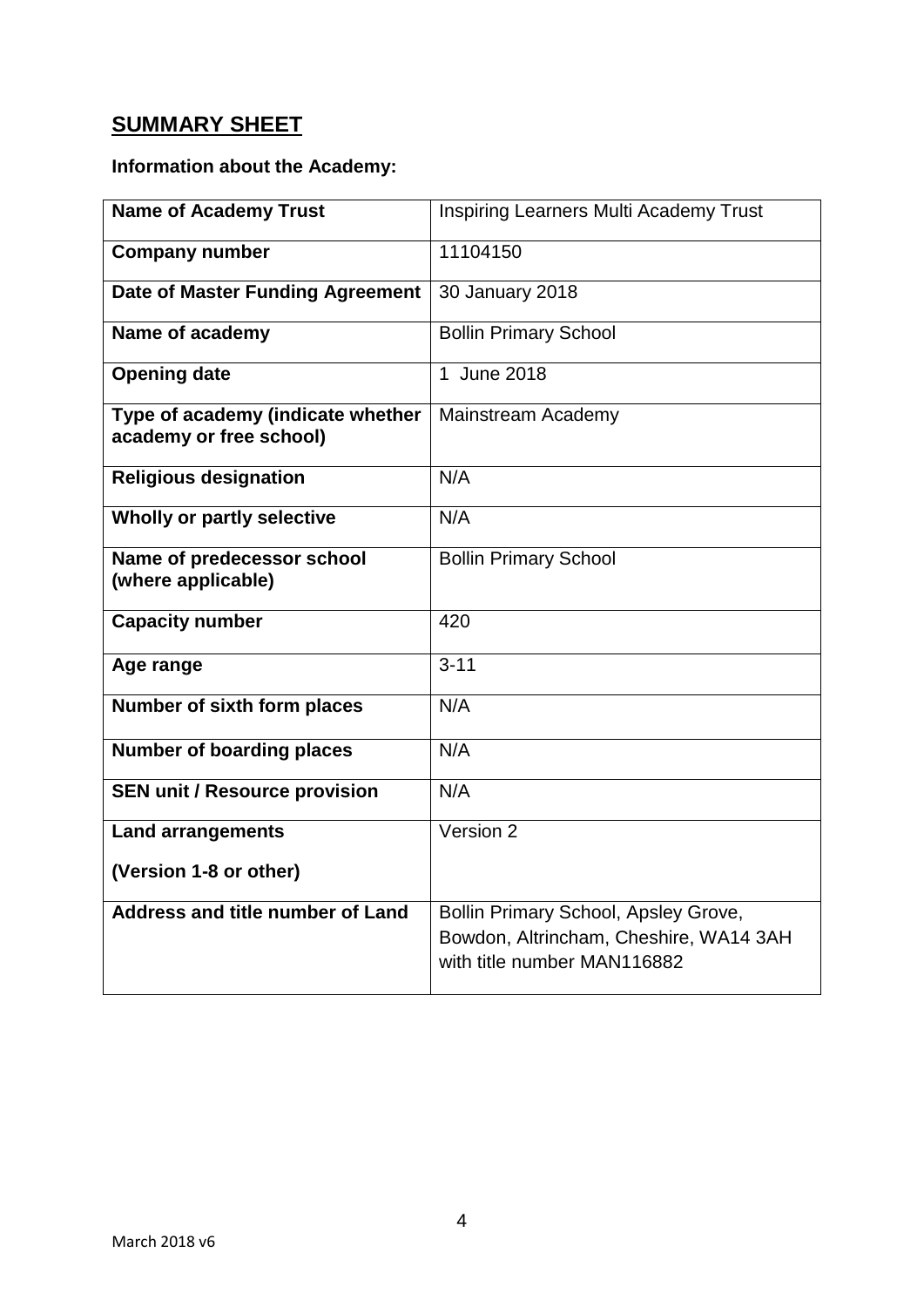# **Please confirm which clause variations have been applied or marked as "Not used"**

| <b>Clause No.</b> | <b>Descriptor</b>                                                                                                                 | <b>Applied</b> | Not used |
|-------------------|-----------------------------------------------------------------------------------------------------------------------------------|----------------|----------|
| 1.1               | Only applies to free schools and new<br>provision academies                                                                       |                | X        |
| 2.A.1             | Clause applies where an academy was<br>previously a VC or foundation school<br>designated with a religious character              |                | X        |
| 2.C, 2.D          | Only applies where the academy has an SEN<br>unit                                                                                 |                | X        |
| 2.E               | Only applies where there was a predecessor<br>independent school                                                                  |                | X        |
| 2.G               | Clause does not apply to free schools (unless<br>there was a predecessor independent<br>school), or new provision academies       | $\sf X$        |          |
| 2.M               | Clause applies only to academies and free<br>schools designated with a religious character                                        |                | X        |
| 2.N               | Clause applies only to academies that were<br>formerly wholly selective grammar schools                                           |                | X        |
| 2.0               | Clause applies only to academies that were<br>formerly partially selective grammar schools                                        |                | X        |
| 2.7               | Clause applies to free schools and new<br>provision academies designated with a<br>religious character                            |                | X        |
| 2.W               | Clause only applies where the academy is<br>designated with a religious character                                                 |                | X        |
| 2.X               | Clause only applies where the academy has<br>not been designated with a religious<br>character                                    | $\sf X$        |          |
| 2.Y               | Clause applies where an academy was<br>previously a VC school or foundation school<br>designated with a religious character       |                | X        |
| 2.Yc)             | Sub-clause applies if the academy is<br>designated with a denominational religious<br>character - CE etc. rather than 'Christian' |                | X        |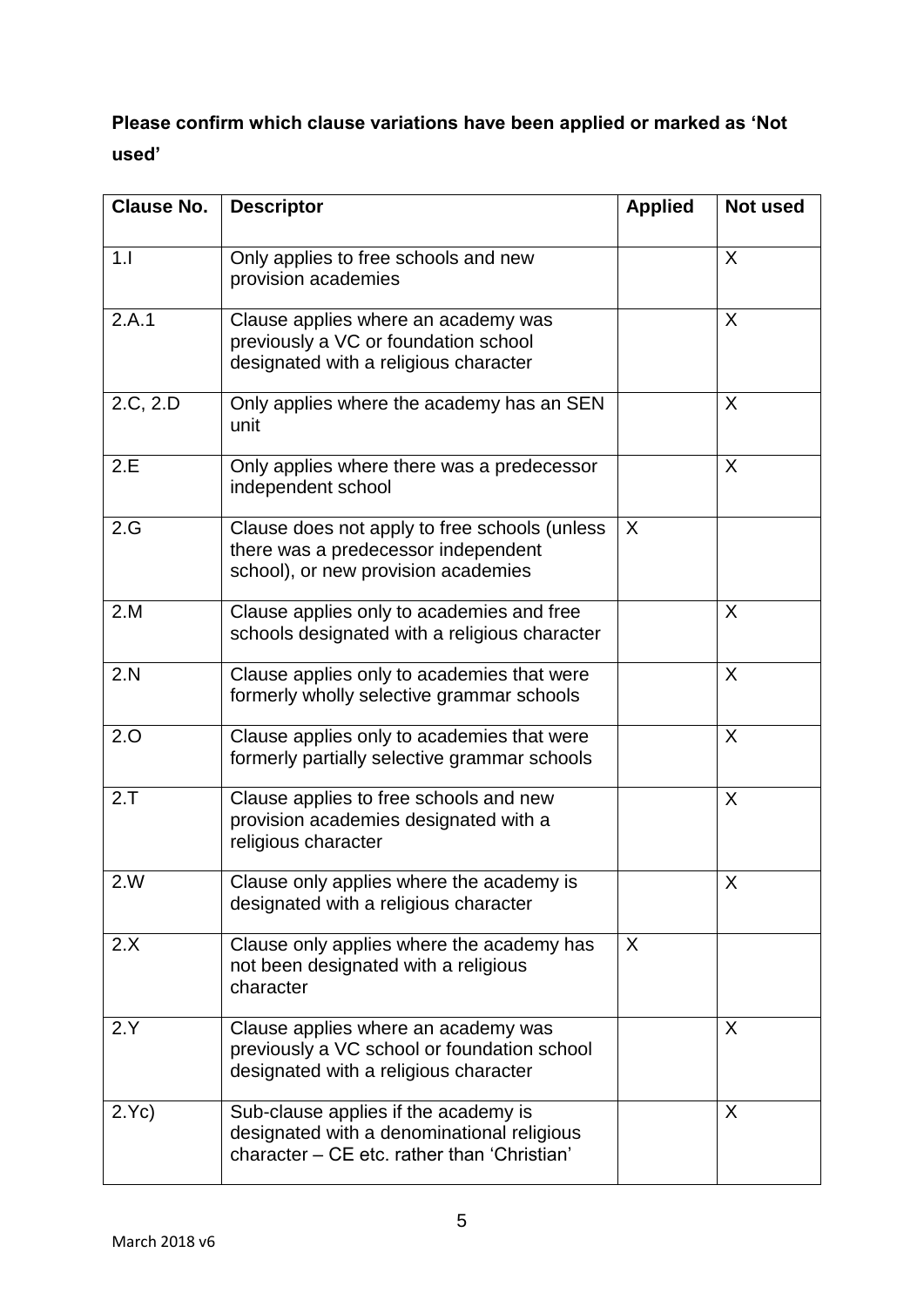| <b>Clause No.</b> | <b>Descriptor</b>                                                                                                           | Applied | Not used |
|-------------------|-----------------------------------------------------------------------------------------------------------------------------|---------|----------|
| $3.A - 3.F$       | Option 1 applies to converter and sponsored<br>academies: if used delete option 2                                           | X       |          |
| $3.A - 3.F$       | Option 2 applies to free schools and new<br>provision academies: if used delete option 1                                    |         | X        |
| 3.H               | Clause relating to Start-up only applies in<br>some cases (does not apply to academy<br>converters)                         |         | X        |
| 3. J              | Clause only applies to full sponsored and<br>intermediate sponsored academies with<br>approved Academy Action Plans         | X       |          |
| 3.K               | Clause does not apply to free schools (unless<br>there was a predecessor independent<br>school), or new provision academies | X       |          |
| 5.G.1             | Clause applies only to a boarding<br>academy/free school.                                                                   |         | X        |
| 5.1               | Clause only applies to sponsored academies                                                                                  | X       |          |
| 5.K               | Clause applies to free schools and may be<br>applied to new provision academies                                             |         | X        |
| 5.L               | Clause applies to free schools and may be<br>applied to new provision academies                                             |         | X        |
| 5.M               | Clause applies to free schools and may be<br>applied to new provision academies                                             |         | X        |
| 5.N               | Clause applies to free schools and may be<br>applied to new provision academies                                             |         | X        |
| 5.0               | Clause applies to free schools and may be<br>applied to new provision academies                                             |         | X        |
| 6.H               | Clause only applies to schools which are<br>designated with a Church of England or<br>Roman Catholic character              |         | X        |

**Please identify any other variations from the model that apply to this academy (e.g. clauses relating to PFI, or any required because the multi academy trust includes academies designated with different religious characters, or a**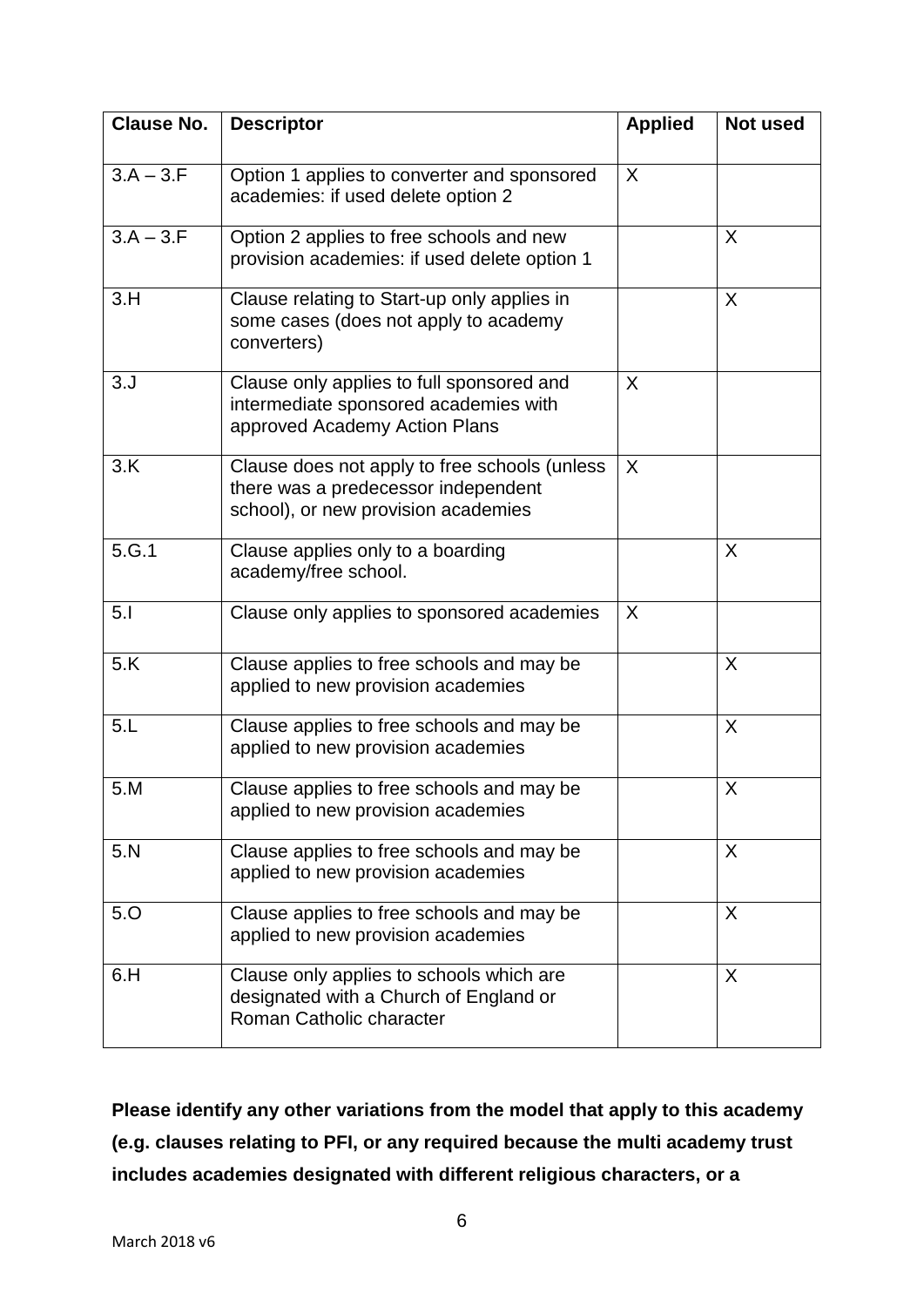**mixture of those designated with a religious character, and those which are not):**

**Additional clauses will be supplied by your project lead if needed.**

| <b>Descriptor</b> | <b>Clause</b><br>No. | <b>Applied</b> | Not used |
|-------------------|----------------------|----------------|----------|
|                   |                      |                |          |
|                   |                      |                |          |
|                   |                      |                |          |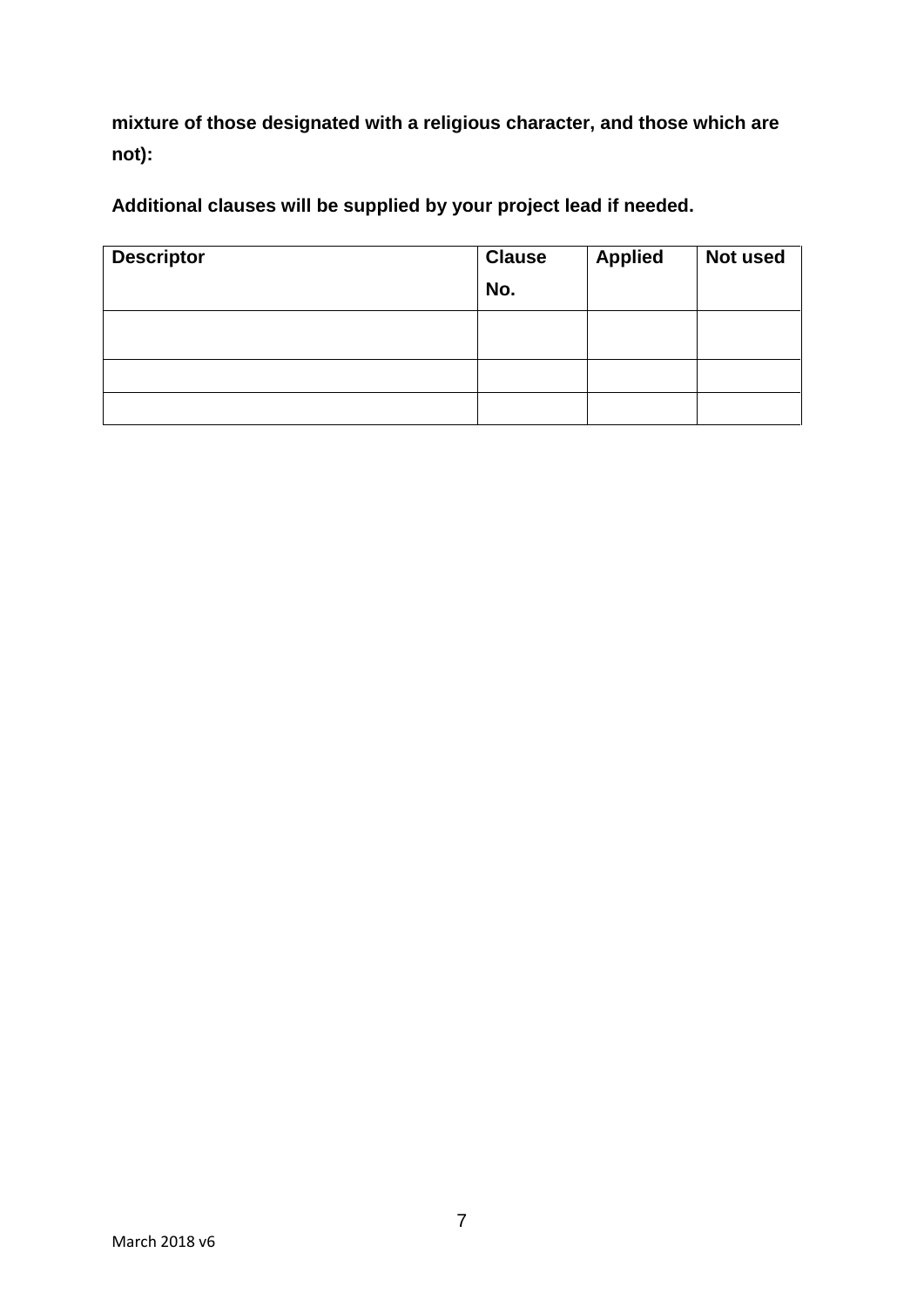# <span id="page-7-0"></span>**1. ESTABLISHING THE ACADEMY**

1.A This Agreement made between the Secretary of State for Education and Inspiring Learners Multi Academy Trust is supplemental to the master funding agreement made between the same parties and dated 30 January 2018 (the "**Master Agreement**").

#### <span id="page-7-1"></span>**Definitions and interpretation**

- 1.B Except as expressly provided in this Agreement words and expressions defined in the Master Agreement will have those same meanings in this Agreement.
- 1.C The following capitalised words and expressions will have the following meanings:

"The **Academy**" means the Bollin Primary School.

"**Coasting"** has the meaning given by regulations under subsection (3) of section 60B of the Education and Inspections Act 2006 in relation to a school to which that section applies.

"**SEN**" means Special Educational Needs and the expressions "**special educational needs**" and "**special educational provision**" have the meaning set out in sections 20(1) and 21(2) of the Children and Families Act 2014.

"**Termination Notice**" means a notice sent by the Secretary of State to the Academy Trust, terminating this Agreement on the date specified in the notice.

"**Termination Warning Notice**" means a notice sent by the Secretary of State to the Academy Trust, stating his intention to terminate this Agreement.

- 1.D The Interpretation Act 1978 applies to this Agreement as it applies to an Act of Parliament.
- 1.E Reference in this Agreement to clauses and annexes will, unless otherwise stated, be to clauses and annexes to this Agreement.

#### <span id="page-7-2"></span>**The Academy**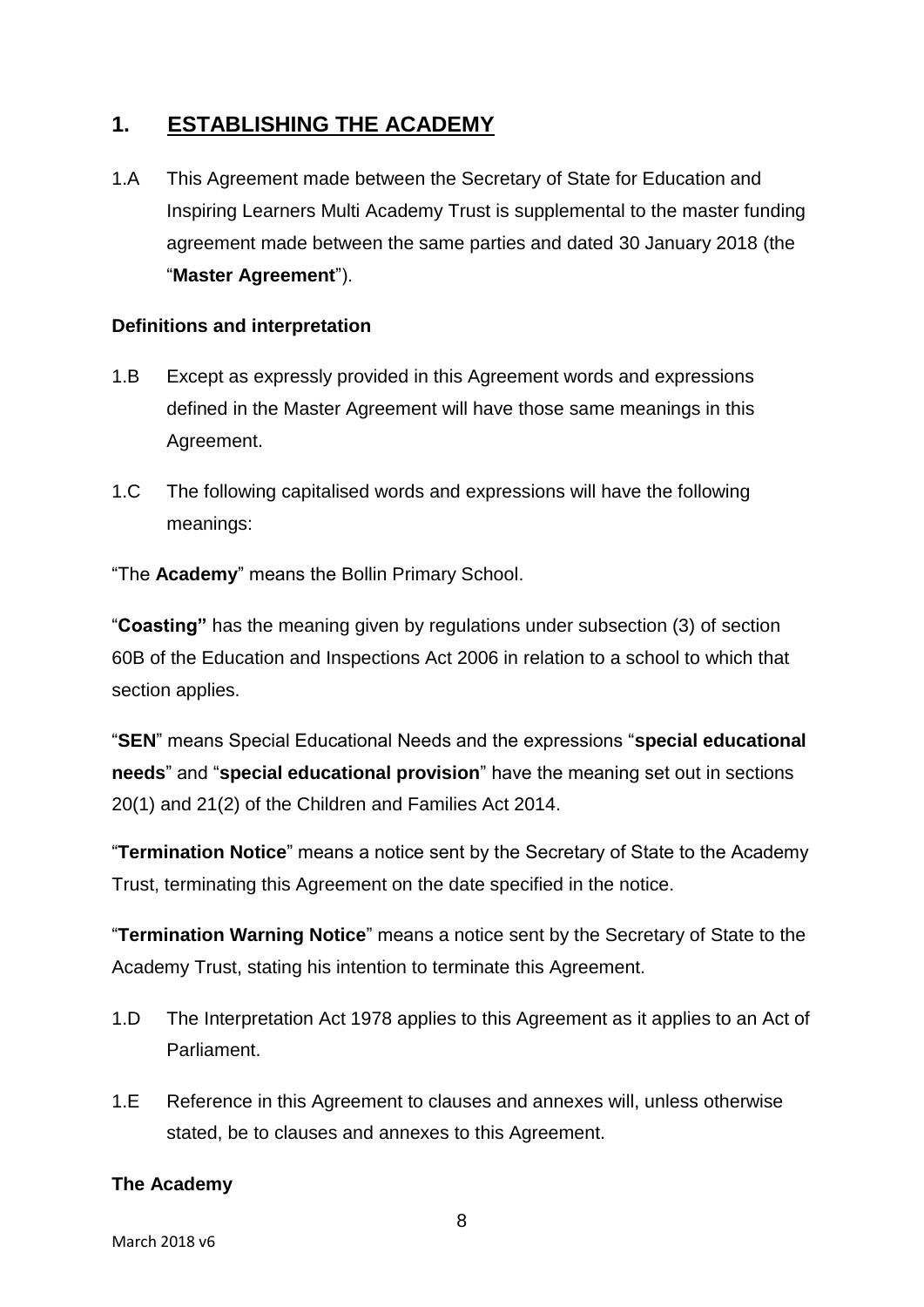- 1.F The Academy is a mainstream academy as defined in clause 1.4 of the Master Agreement.
- 1.G The Academy Trust will establish and maintain the Academy in accordance with the Master Agreement and this Agreement.
- 1.H The Academy Trust will open the Academy on 1 June 2018.
- 1.I Not used.

#### <span id="page-8-0"></span>**2. RUNNING OF THE ACADEMY**

#### <span id="page-8-1"></span>**Teachers and staff**

- 2.A Subject to clause 2.A.2 and 7.A of this Agreement and section 67 of the Children and Families Act 2014, the Academy Trust may, in accordance with any relevant Guidance, employ anyone it believes is suitably qualified or is otherwise eligible to plan and prepare lessons and courses for pupils, teach pupils, and assess and report on pupils" development, progress and attainment.
- 2.A.1 Not used.
- 2.A.2 The Academy Trust must designate a staff member at the Academy as responsible for promoting the educational achievement of registered pupils at the Academy who are being looked after by an LA, or are no longer looked after by an LA because of an adoption, special guardianship or child arrangements order, or because they have been adopted from "state care" outside England and Wales, and in doing so must comply with the law, regulations and guidance that apply to maintained schools. The Academy Trust must ensure the designated person undertakes appropriate training and has regard to any guidance issued by the Secretary of State.

#### <span id="page-8-2"></span>**Pupils**

2.B The planned capacity of the Academy is 420 in the age range 3-11. The Academy will be an all ability inclusive school.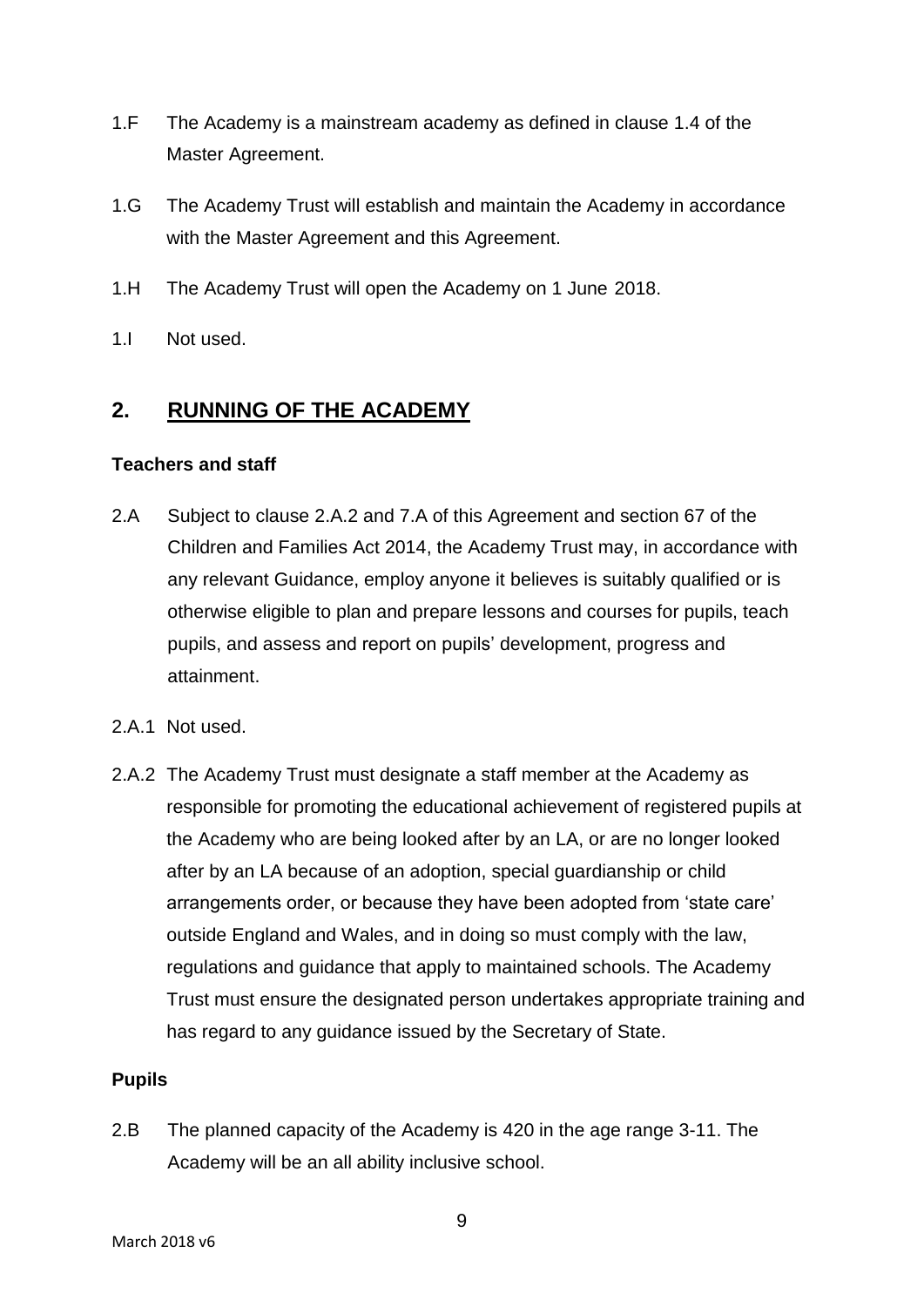#### <span id="page-9-0"></span>**SEN unit**

- 2.C Not used.
- 2.D Not used.

#### <span id="page-9-1"></span>**Charging**

2.E Not used.

#### <span id="page-9-2"></span>**Admissions**

- 2.F Subject to clauses 2.K– 2.L the Academy Trust will act in accordance with, and will ensure that its Independent Appeal Panel is trained to act in accordance with, the School Admissions Code and School Admission Appeals Code published by the DfE (the "Codes") and all relevant admissions law as they apply to foundation and voluntary aided schools, and with equalities law. Reference in the Codes or legislation to "admission authorities" will be deemed to be references to the Academy Trust.
- 2.G Pupils on roll in a Predecessor School which was a maintained or independent school will transfer automatically to the Academy on opening. All children already offered a place at that Predecessor School must be admitted to the Academy.
- 2.H The Academy Trust must participate in the local Fair Access Protocol. The Academy Trust must participate in the coordinated admission arrangements operated by the LA in whose area the Academy is situated. If the Academy is a free school, the Academy Trust is not required to participate in coordination for its first intake of pupils.
- 2.I Not used.
- 2.J Not used.
- 2.K Not used.
- 2.L The Secretary of State may: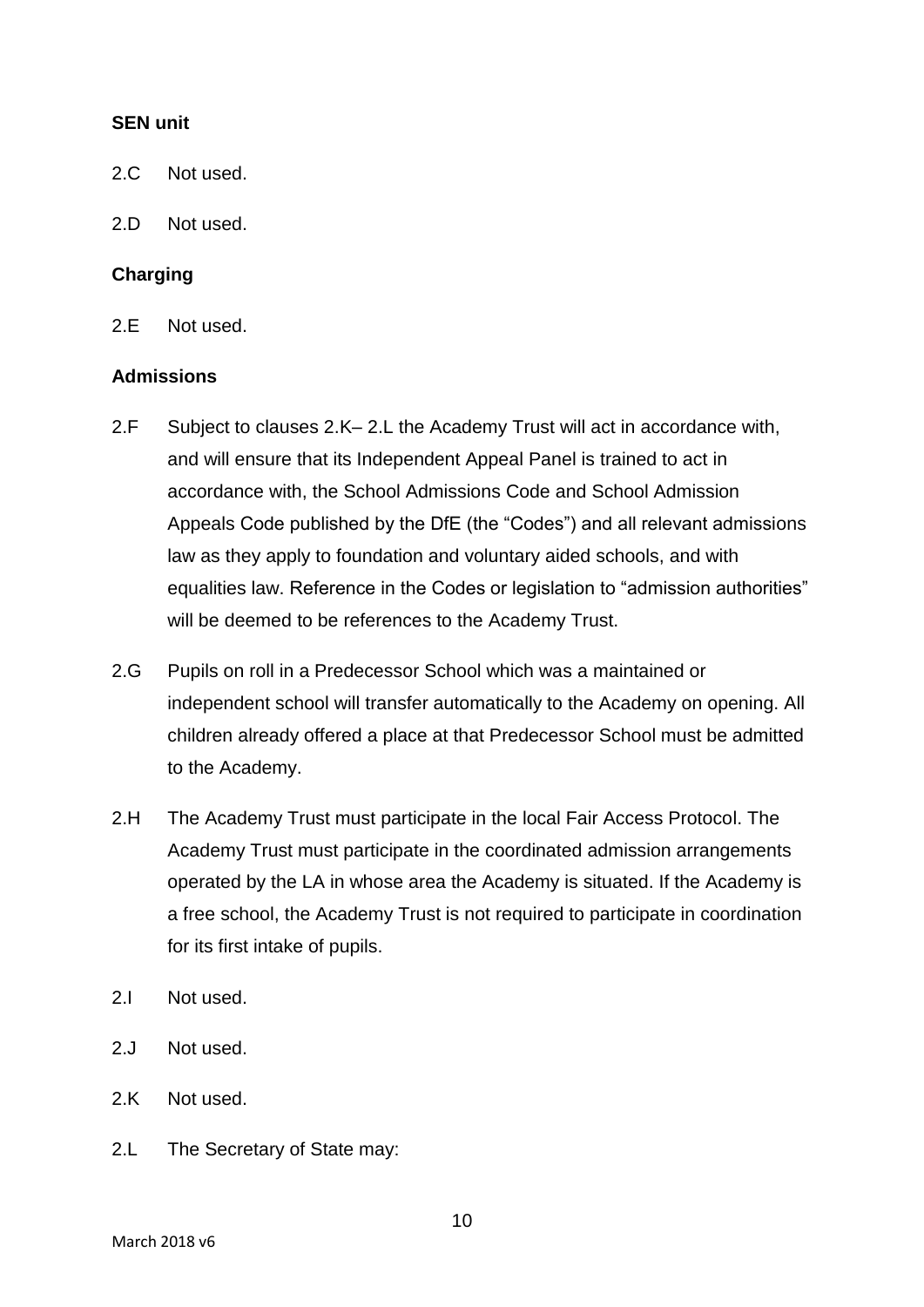- a) direct the Academy Trust to admit a named pupil to the Academy:
	- i. following an application from an LA including complying with a school attendance order as defined in section 437 of the Education Act 1996. Before doing so the Secretary of State will consult the Academy Trust; or
	- ii. where in relation to a specific child or children the Academy Trust has failed to act in accordance with the Codes or this Agreement or has otherwise acted unlawfully; or
- b) direct the Academy Trust to amend its admission arrangements where they do not comply with the Codes or this Agreement, or are otherwise unlawful.
- 2.M Not used.
- 2.N Not used.
- 2.O Not used.
- 2.P The Academy Trust must make arrangements to ensure an independent appeals panel is established for the Academy and its clerk and members are trained to act in accordance with the Codes. The Academy Trust must ensure that parents and "relevant children" (as described in the **Codes**) are informed of their right to appeal to an Independent Appeal Panel if they are dissatisfied with an admission decision of the Academy Trust. The arrangements for appeals must comply with the Codes as they apply to foundation and voluntary aided schools. The determination of the appeal panel is binding on all parties.
- 2.Q Subject to clause 2.R, the meaning of "**relevant area**" for the purposes of consultation requirements in relation to admission arrangements is that determined by the relevant LA for maintained schools in the area in accordance with the Education (Relevant Areas for Consultation on Admission Arrangements) Regulations 1999.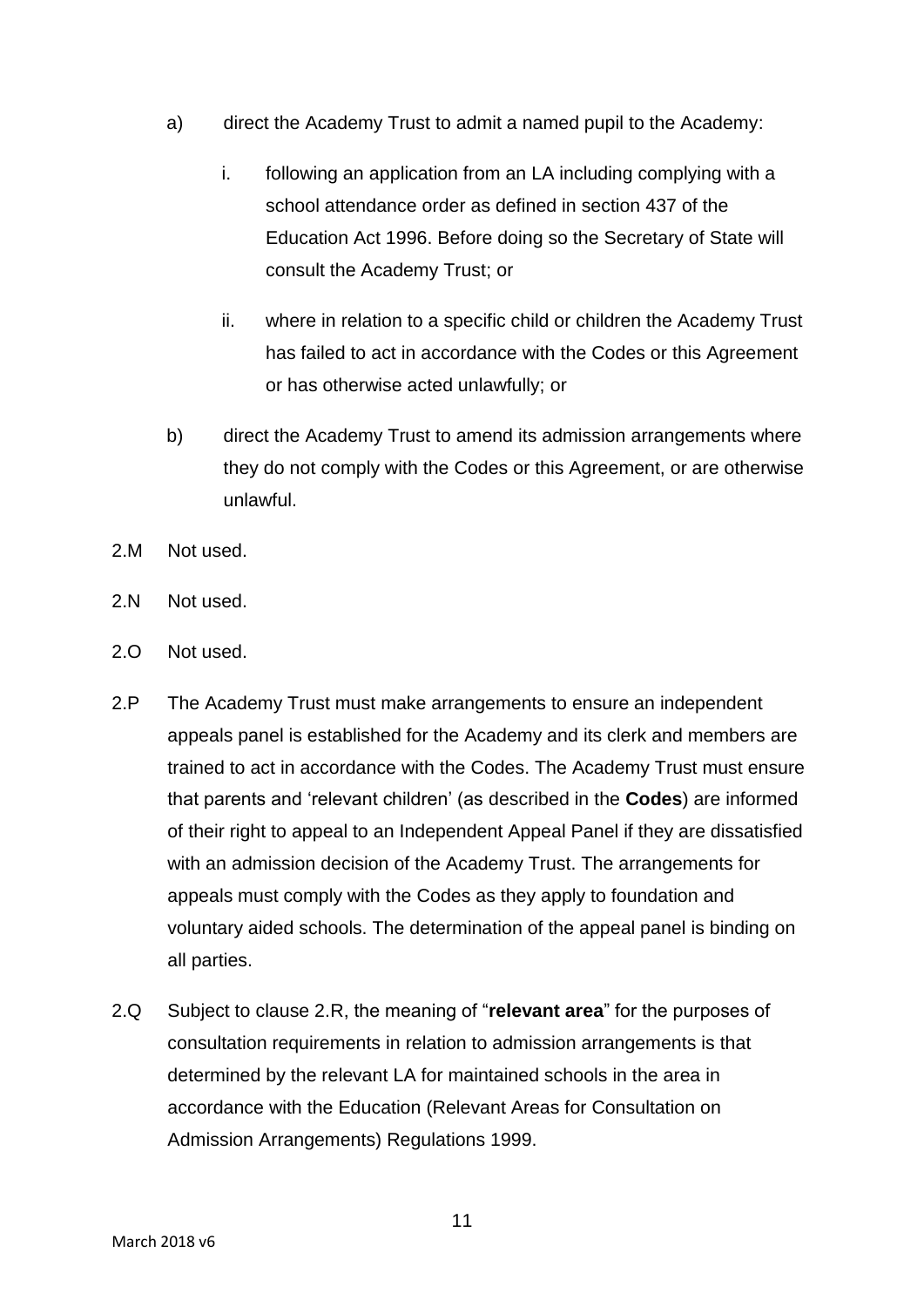- 2.R If the Academy does not consider the relevant area determined by the LA for the maintained schools in the area to be appropriate, it must apply to the Secretary of State by 1 August before the academic year in question for a determination of the appropriate relevant area for the Academy, setting out the reasons for this view. The Secretary of State will consult the Academy Trust and the LA in whose area the Academy is situated in reaching a decision.
- 2.S The Office of the Schools Adjudicator ("**OSA**") will consider objections to the Academy"s admission arrangements (except objections against any agreed derogations from the provisions of the Codes specified in this funding agreement, over which it has no jurisdiction). The Academy Trust must therefore make it clear, when determining the Academy"s admission arrangements, that objections should be submitted to the OSA. The OSA"s determination of an objection is binding on the Academy and the Academy Trust must make appropriate changes to its admission arrangements to give effect to the Adjudicator"s decision within two months of the decision (or by 28 February following the decision, whichever is sooner), unless an alternative timescale is specified by the Adjudicator.
- 2.T Not used.

#### <span id="page-11-0"></span>**Curriculum**

- 2.U The Academy Trust must provide for the teaching of religious education and a daily act of collective worship at the Academy.
- 2.V The Academy Trust must comply with section 71(1)-(6) and (8) of the School Standards and Framework Act 1998 as if the Academy were a community, foundation or voluntary school, and as if references to "religious education" and "religious worship" in that section were references to the religious education and religious worship provided by the Academy in accordance with clause 2.X*.*
- 2.W Not used.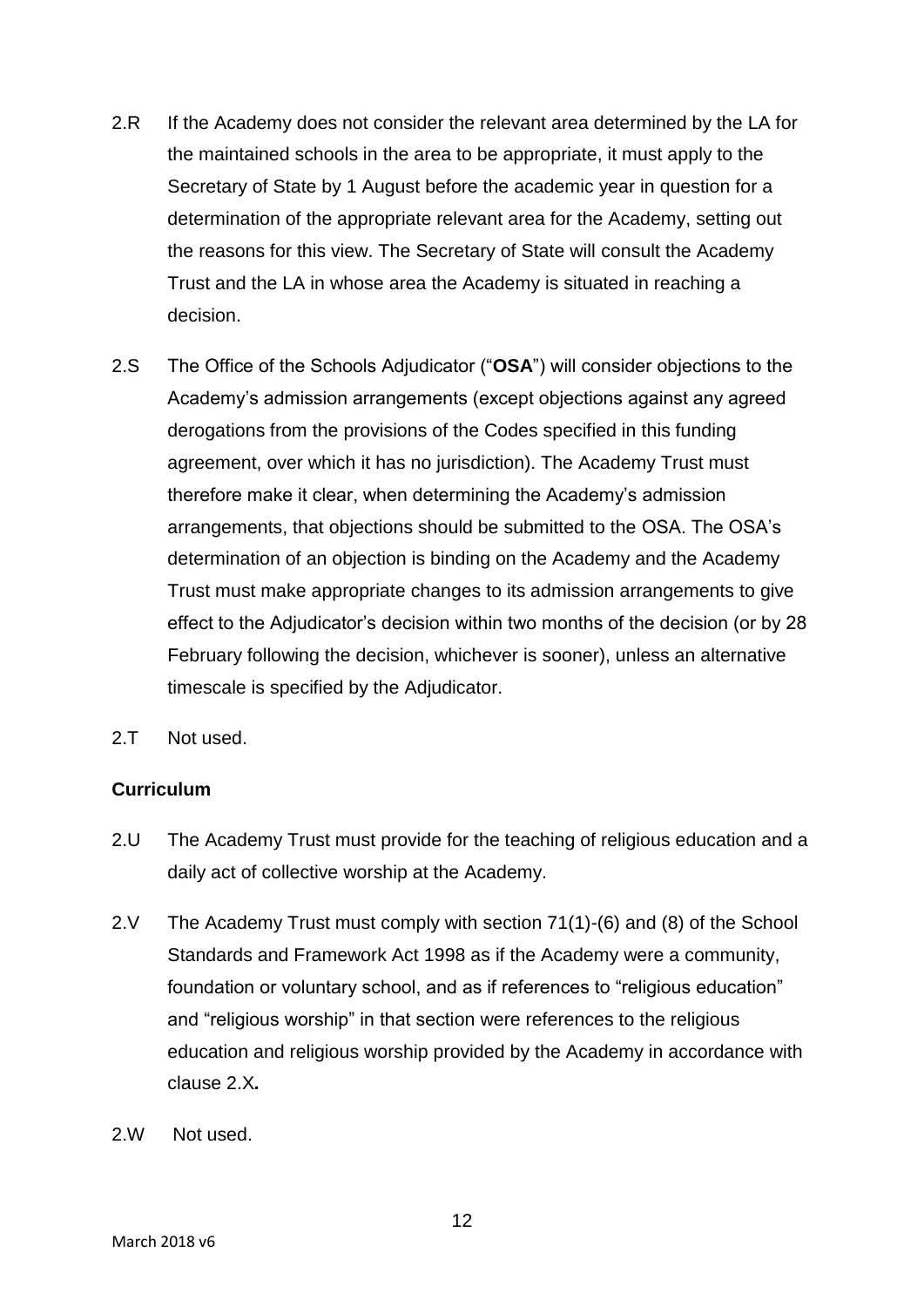- 2.X Subject to clause 2.V, **where the academy has not been designated with a religious character** (in accordance with section 124B of the School Standards and Framework Act 1998 or further to section 6(8) of the Academies Act 2010):
	- a) provision must be made for religious education to be given to all pupils at the Academy in accordance with the requirements for agreed syllabuses in section 375(3) of the Education Act 1996 and paragraph 2(5) of Schedule 19 to the School Standards and Framework Act 1998;
	- b) the Academy must comply with section 70(1) of, and Schedule 20 to, the School Standards and Framework Act 1998 as if it were a community, foundation or voluntary school which does not have a religious character, except that paragraph 4 of that Schedule does not apply. The Academy may apply to the Secretary of State for consent to be relieved of the requirement imposed by paragraph 3(2) of that Schedule.
- 2.Y Not used.
- 2.Z The Academy Trust must have regard to any Guidance, further to section 403 of the Education Act 1996, on sex and relationship education to ensure that children at the Academy are protected from inappropriate teaching materials and that they learn the nature of marriage and its importance for family life and for bringing up children. The Academy Trust must also have regard to the requirements in section 405 of the Education Act 1996, as if the Academy were a maintained school.
- 2.AA The Academy Trust must prevent political indoctrination, and secure the balanced treatment of political issues, in line with the requirements for maintained schools set out in the Education Act 1996, and have regard to any Guidance.

# <span id="page-12-0"></span>3. **GRANT FUNDING**

#### <span id="page-12-1"></span>**Calculation of GAG**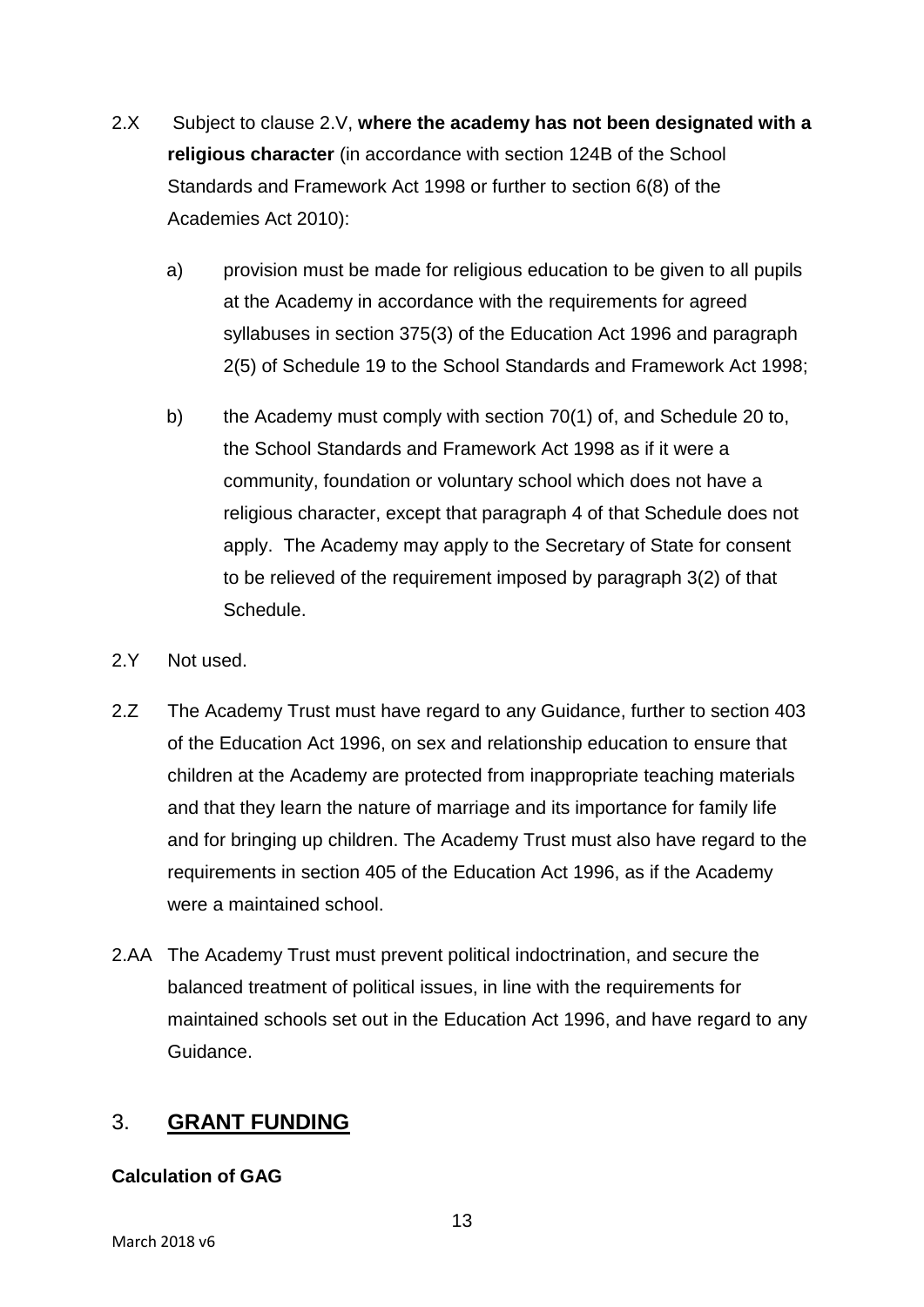3A-3D. Not used.

- 3.E The Secretary of State will calculate GAG based on the pupil count at the Academy. In order to calculate GAG for the Academy Financial Year in which the Academy opens, the pupil count will be determined on the same basis as that used by the relevant LA for determining the budget of the maintained Predecessor School.
- 3.F For Academy Financial Years after that referred to in clause 3.E, the basis of the pupil count for determining GAG will be:
	- a) for pupils in Year 11 and below, the Schools Census which is used to fund maintained schools for the financial year overlapping with the Academy Financial Year in question; and
	- b) for pupils in Year 12 and above, the formula which is in use at the time for maintained schools.
- 3.G The Secretary of State may, at his discretion, adjust the basis of the pupil count to take account of any diseconomies of scale which may affect the Academy if it is operating below the planned capacity in clause 2.B. If such an adjustment is made in any Academy Financial Year, this will not change the basis of the pupil count for calculating the following Academy Financial Year"s GAG. If the Secretary of State has indicated that additional grant may be payable in such circumstances, the Academy Trust will bid for this additional grant based on need and providing appropriate supporting evidence. The Secretary of State may accept or refuse the bid at his discretion.
- 3.H Not used.
- 3.I The Secretary of State recognises that if a Termination Notice or a Termination Warning Notice is served, or the Master Agreement is otherwise terminated, the intake of new pupils during the notice period may decline and therefore payments based on the number of pupils attending the Academy may be insufficient to meet the Academy"s needs. In these circumstances the Secretary of State may pay a larger GAG in the notice period, to enable the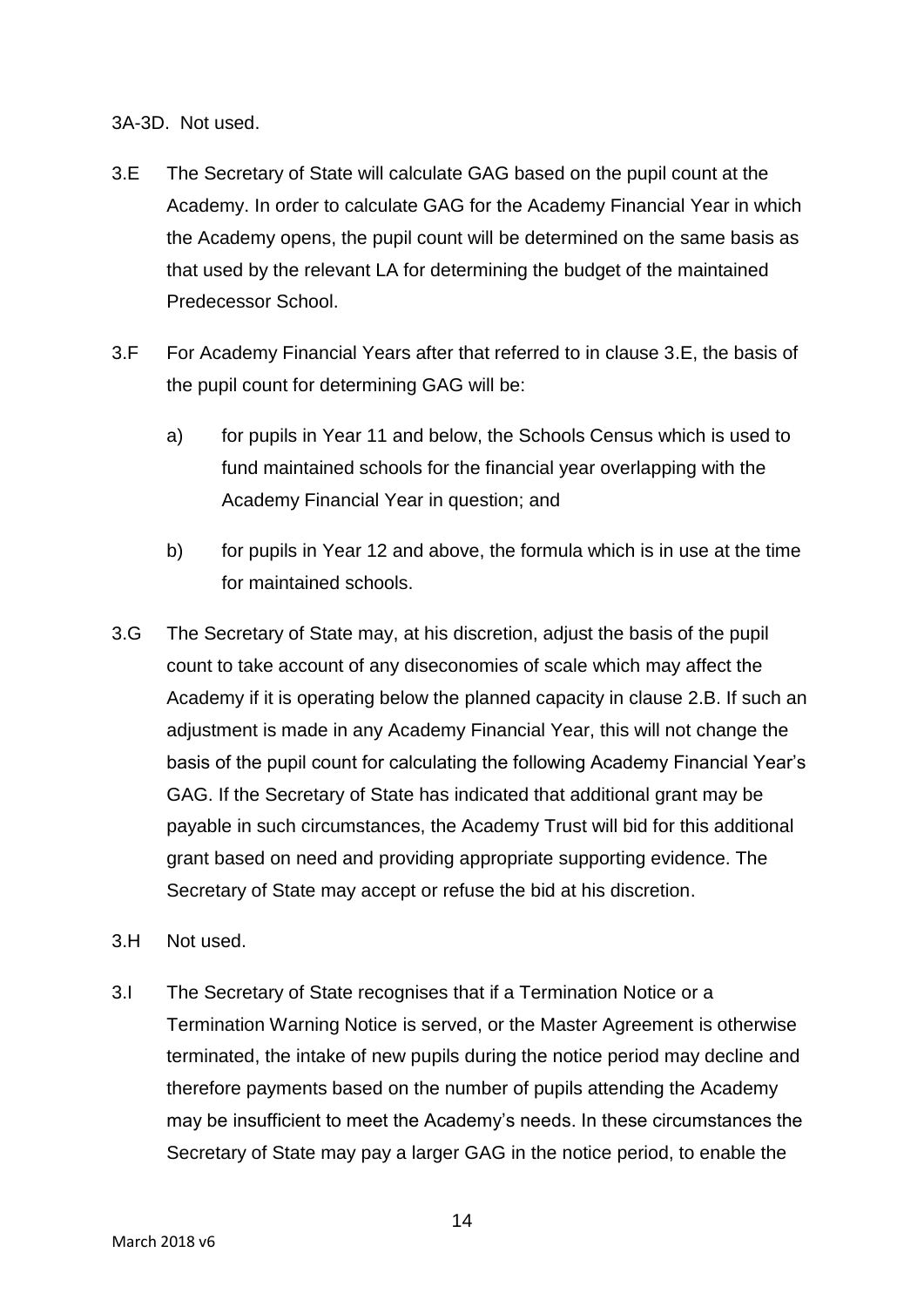Academy to operate effectively.

#### <span id="page-14-0"></span>**Other relevant funding**

- 3.J The Academy Trust may apply to the Secretary of State for financial assistance in relation to proposed redundancies at the Academy. In response to such an application, the Secretary of State may at his discretion agree to meet a proportion of the Academy Trust"s costs arising from the inclusion of academies in the schedules to the Redundancy Payments (Continuity of Employment in Local Government) (Modification) Order 1999. The Secretary of State may agree to meet the costs of an employee"s prior eligible service, being service before the Academy opened, but the Academy Trust must meet the costs of service after the Academy opened. The Secretary of State"s financial assistance in this respect will only be available in the first two years after the Academy opens.
- 3.K The Secretary of State may pay the Academy Trust"s costs in connection with the transfer of employees from a Predecessor School under the Transfer of Undertakings (Protection of Employment) Regulations 2006. Such payment will be agreed on a case-by-case basis. The Academy Trust must not budget for such a payment unless the Secretary of State confirms in writing that it will be paid.

#### **Carrying forward of funds**

3.L Any additional grant made in accordance with clause 3.I, for a period after the Secretary of State has served a Termination Notice or a Termination Warning Notice under this Agreement, or otherwise terminates the Master Agreement, may be carried forward without limitation or deduction until the circumstances set out in clause 3.I cease to apply or the Academy closes.

## <span id="page-14-1"></span>4. **LAND**

#### <span id="page-14-2"></span>*Version 2: existing leasehold site*

"**Land**" means the land at Bollin Primary School, Apsley Grove, Bowdon, Altrincham, Cheshire, WA14 3AH, being the land registered with title number MAN116882 and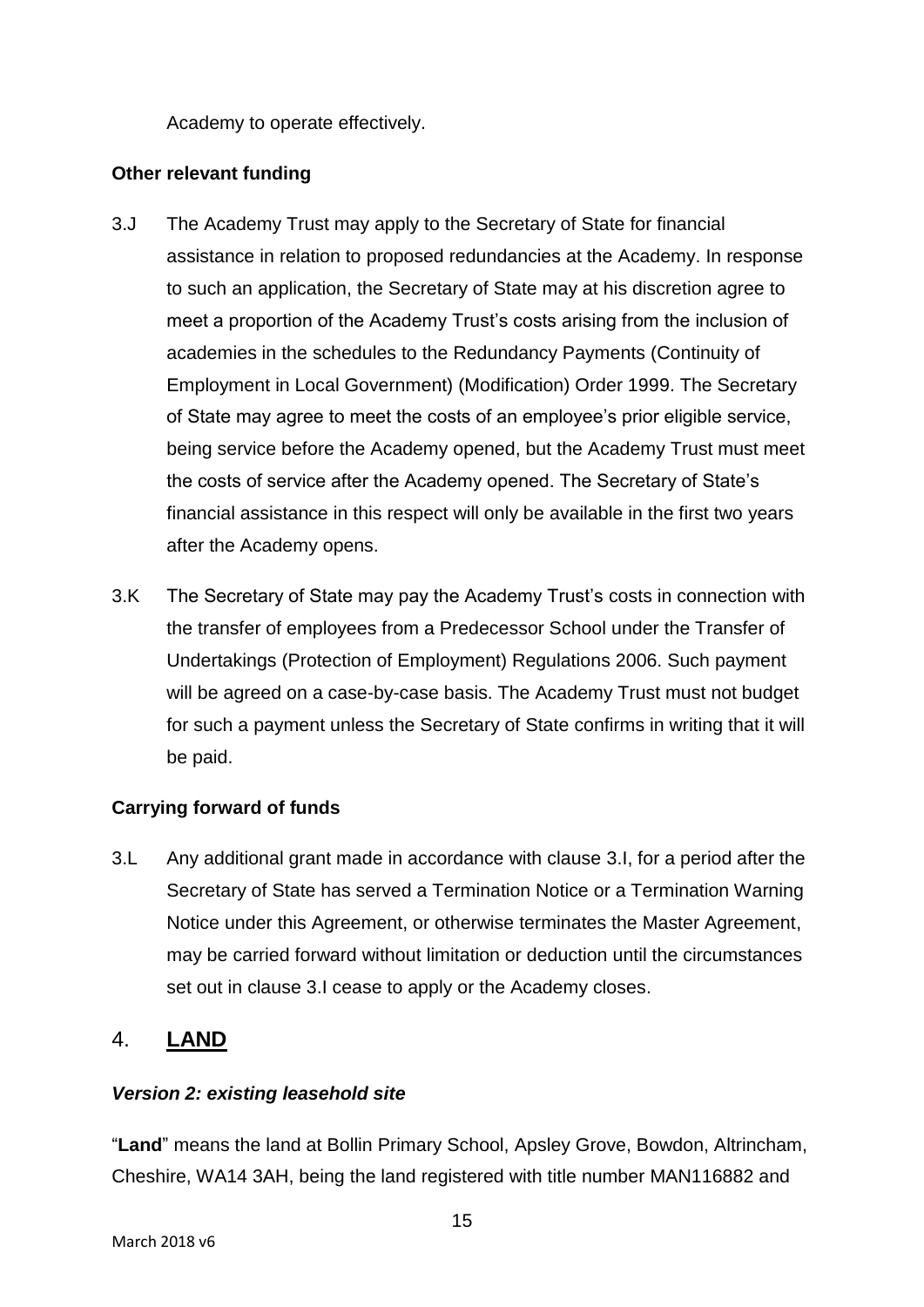demised by the Lease.

"**Lease**" means the lease or other occupational agreement between the Academy Trust and a third party (the "**Landlord**") under which the Academy Trust derives title to the Land.

"**Property Notice**" means any order, notice, proposal, demand or other requirement issued by any competent authority (including the Landlord) which materially affects the Academy Trust"s ability to use the Land for the purposes of the Academy.

#### **Restrictions on Land transfer**

- 4.A The Academy Trust must:
	- a) within 28 days of the signing of this Agreement in circumstances where the Land is transferred to the Academy Trust prior to the date of this Agreement, or otherwise within 28 days of the transfer of the Land to the Academy Trust, apply to the Land Registry using Form RX1 for the following restriction (the "Restriction") to be entered in the proprietorship register for the Land:

*No disposition of the registered estate by the proprietor of the registered estate is to be registered without a written consent signed by the Secretary of State for Education, of Sanctuary Buildings, Great Smith Street, London SW1P 3BT;*

- b) take any further steps reasonably required to ensure that the Restriction is entered on the proprietorship register;
- c) promptly confirm to the Secretary of State when the Restriction has been registered;
- d) if it has not registered the Restriction, permit the Secretary of State to do so in its place; and
- e) not, without the Secretary of State"s consent, apply to disapply, modify, cancel or remove the Restriction, whether by itself, a holding company, a subsidiary company, or a receiver, administrator or liquidator acting in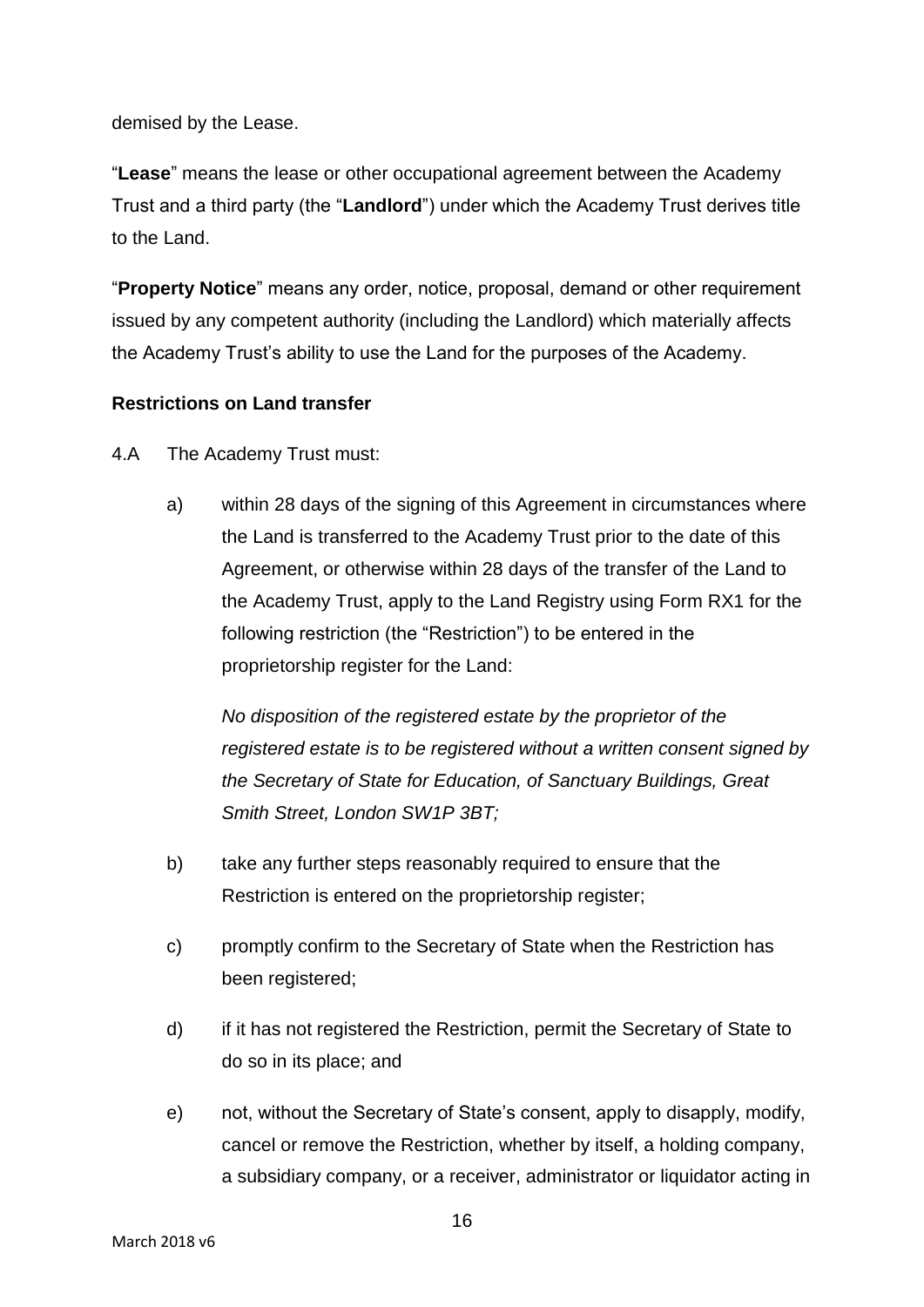the name of the Academy Trust.

#### **Obligations of the Academy Trust**

- 4.B The Academy Trust must keep the Land clean and tidy and make good any damage or deterioration to the Land. The Academy Trust must not do anything to lessen the value or marketability of the Land without the Secretary of State"s consent.
- 4.C The Academy Trust must comply with the Lease and promptly enforce its rights against the Landlord.
- 4.D The Academy Trust must not, without the Secretary of State's consent:
	- a) terminate, vary, surrender, renew, dispose of or agree any revised rent under the Lease;
	- b) grant any consent or licence; or
	- c) create or allow any encumbrance; or
	- d) part with or share possession or occupation; or
	- e) enter into any onerous or restrictive obligations,

in respect of all or part of the Land.

#### **Option**

4.E The Academy Trust grants and the Secretary of State accepts an option (the "**Option**") to acquire the Land at nil consideration. The Secretary of State may exercise the Option in writing on termination of this Agreement. If the Option is exercised, completion will take place 28 days after the exercise date in accordance with the Law Society"s Standard Conditions of Sale for Commercial Property in force at that date.

#### **Option Notice**

4.F The Academy Trust: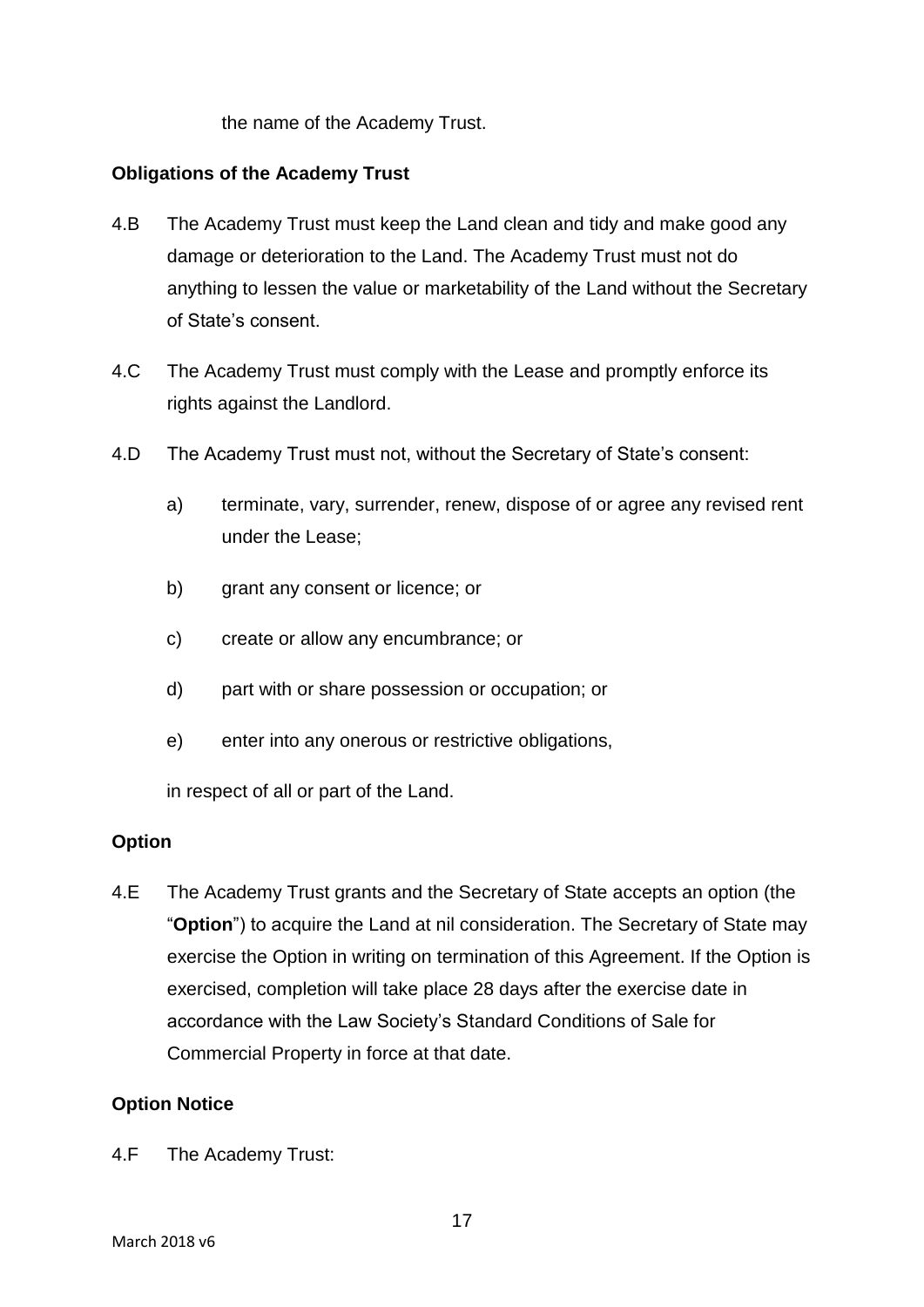- a) must, within 14 days after acquiring the Land or, if later, after signing this Agreement, apply to the Land Registry on Form AN1 (including a copy of this Agreement) for a notice of the Option (the "**Option Notice**") to be entered in the register, taking any further steps required to have the Option Notice registered and promptly confirming to the Secretary of State when this has been done;
- b) if it has not registered the Option Notice, agrees that the Secretary of State may apply to register it using Form UN1;
- c) must not, without the Secretary of State"s consent, apply to disapply, modify or remove the Option Notice, whether by itself, a holding company, a subsidiary company, or a receiver, administrator or liquidator acting in the name of the Academy Trust, and
- d) must, in the case of previously unregistered land, within 14 days after acquiring the Land or, if later, after signing this Agreement, apply to register a Class C(iv) land charge in the Land Charges Registry, and send the Secretary of State a copy of the relevant entry within 7 days after the registration has been completed. If the Secretary of State considers that the Academy Trust has not complied with this clause, he may apply to secure the registration.

#### **Property Notices**

- 4.G If the Academy Trust receives a Property Notice, it must:
	- a) send a copy of it to the Secretary of State within 14 days, stating how the Academy Trust intends to respond to it;
	- b) promptly give the Secretary of State all the information he asks for about it;
	- c) allow the Secretary of State to take all necessary action, with or instead of the Academy Trust, to comply with it, and
	- d) use its best endeavours to help the Secretary of State in connection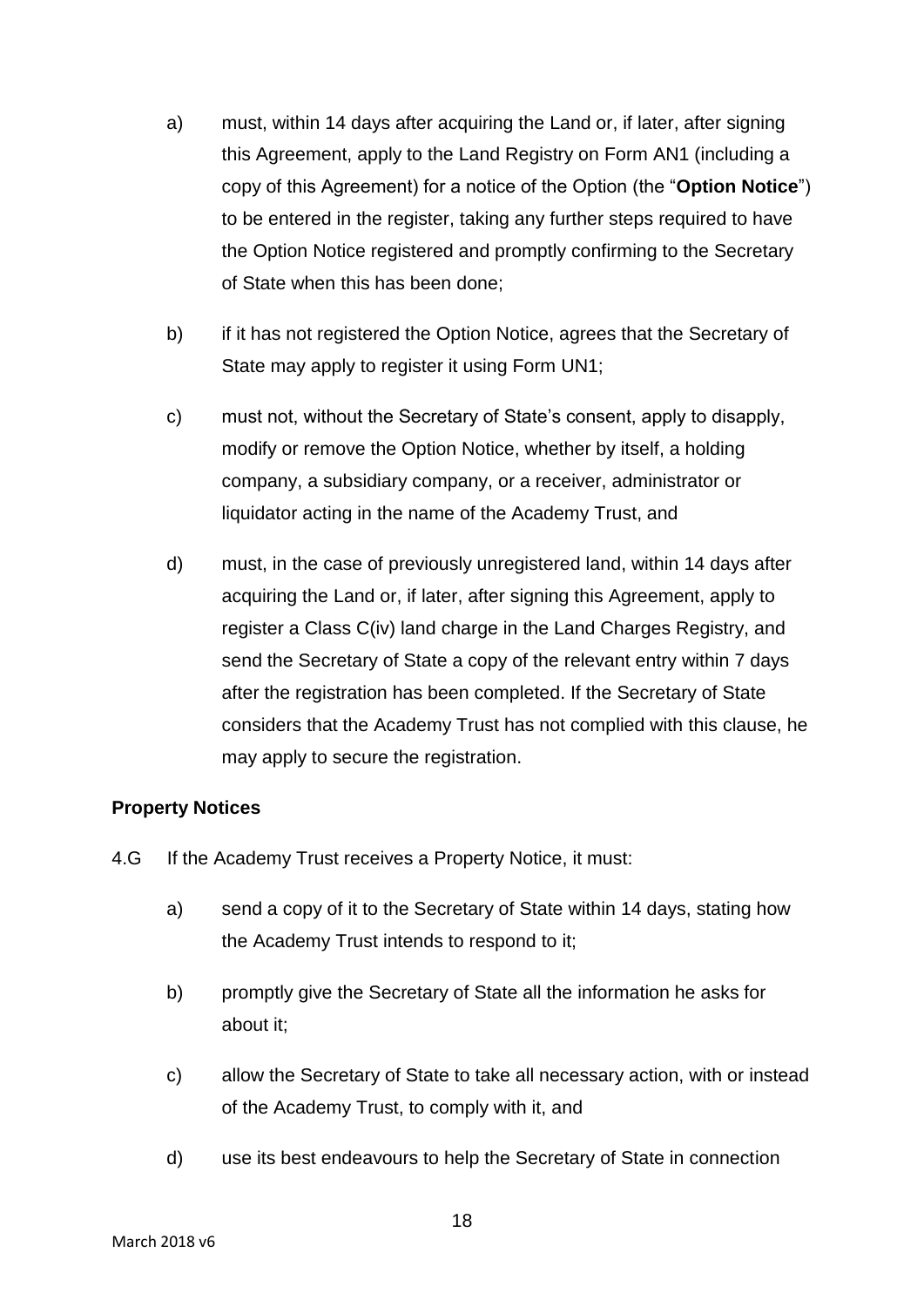with it.

#### **Breach of Lease**

- 4.H If the Academy Trust is, or if it is reasonably foreseeable that it will be, in material breach of the Lease, the Academy Trust must immediately give written notice to the Secretary of State stating what the breach is and what action the Academy Trust has taken or proposes to take to remedy it, including timescales where appropriate.
- 4.I After notifying the Secretary of State under clause 4.H, the Academy Trust must:
	- a) promptly give the Secretary of State all the information he asks for about the breach;
	- b) allow the Secretary of State to take all necessary action, with or instead of the Academy Trust, to remedy or prevent the breach, and
	- c) use its best endeavours to help the Secretary of State to remedy or prevent the breach.

#### **Sharing the Land**

- 4.J Where:
	- a) the Secretary of State identifies basic or parental need for additional places in the area in which the Academy is situated; and
	- b) the Secretary of State then considers that not all the Land is needed for the operation of the Academy at planned capacity,

the Secretary of State must consult with the Academy Trust to determine whether part of the Land could be demised or sublet to another Academy Trust, as the Secretary of State considers appropriate, for the purpose of that Academy Trust establishing and maintaining an educational institution on the Land.

4.K To the extent the Academy Trust and the Secretary of State agree to part of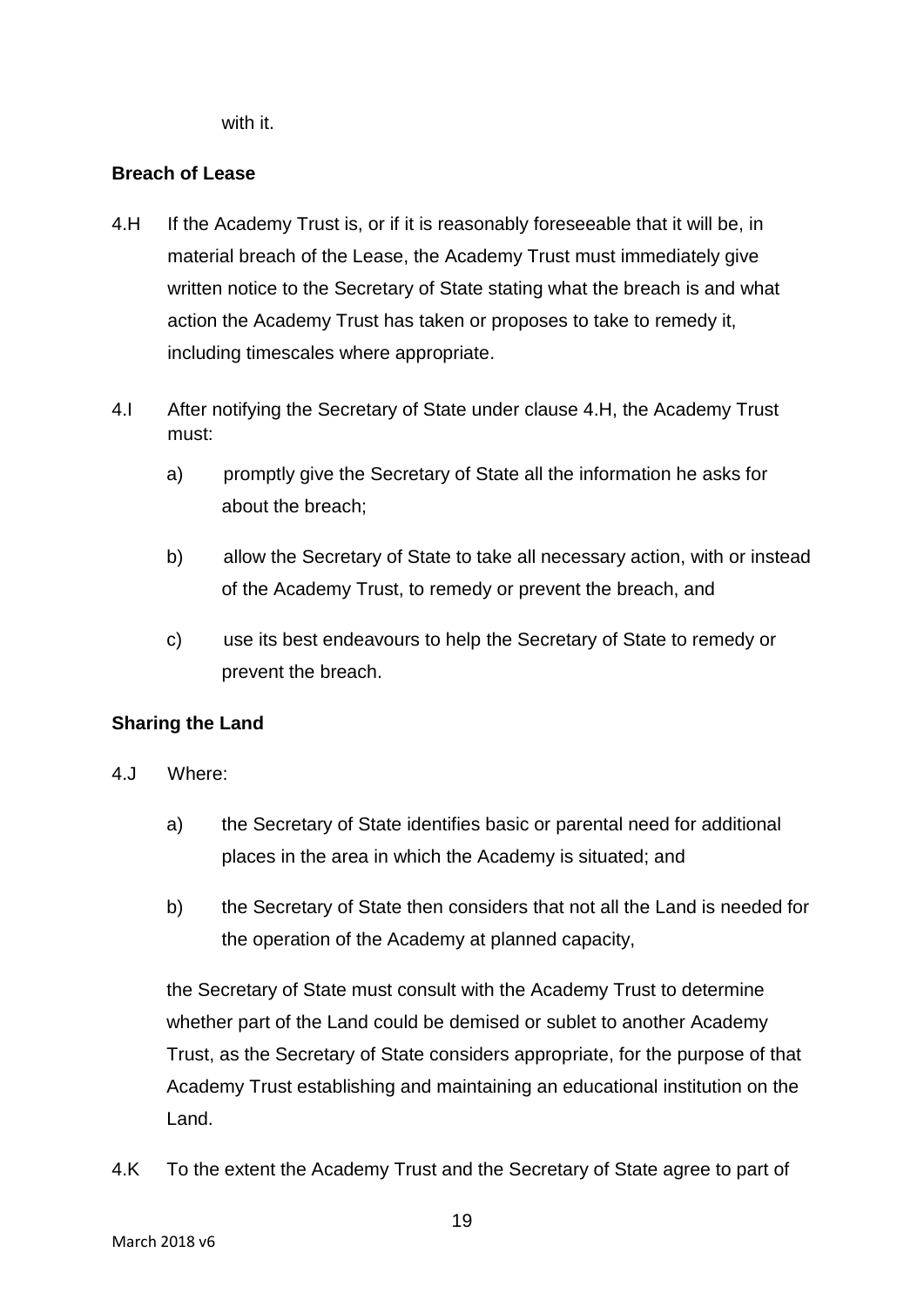the Land being demised or sublet in accordance with clause 4.J, the Academy Trust must use its best endeavours to procure either the approval of the Landlord or any necessary amendments to the Lease in order to enable it to share occupation of the Land with the incoming Academy Trust and to provide the incoming Academy Trust with security of tenure over the Land occupied by it, and shall enter into any legal arrangements which the Secretary of State requires for this purpose. The Secretary of State shall meet the necessary and reasonable costs incurred by the Academy Trust in connection with this clause.

- 4.L For the purposes of clause 4.J:
	- a) **a basic need** will arise when the forecast demand for pupil places in the area where the Academy is situated is greater than the existing capacity to provide them;
	- b) a **parental need** will arise when the DfE is actually aware of an additional demand for pupil places in the area where the Academy is situated, following representations from parents in that area; and
	- c) **planned capacity** has the meaning given in clause 2.B.

#### <span id="page-19-0"></span>**5. TERMINATION**

#### <span id="page-19-1"></span>**Termination by either party**

5.A Either party may give at least seven Academy Financial Years' notice to terminate this Agreement. Such termination would take effect on 31 August of the relevant year.

#### <span id="page-19-2"></span>**Termination Warning Notice**

- 5.B The Secretary of State may serve a Termination Warning Notice where he considers that:
	- a) the Academy Trust has breached the provisions of this Agreement or the Master Agreement; or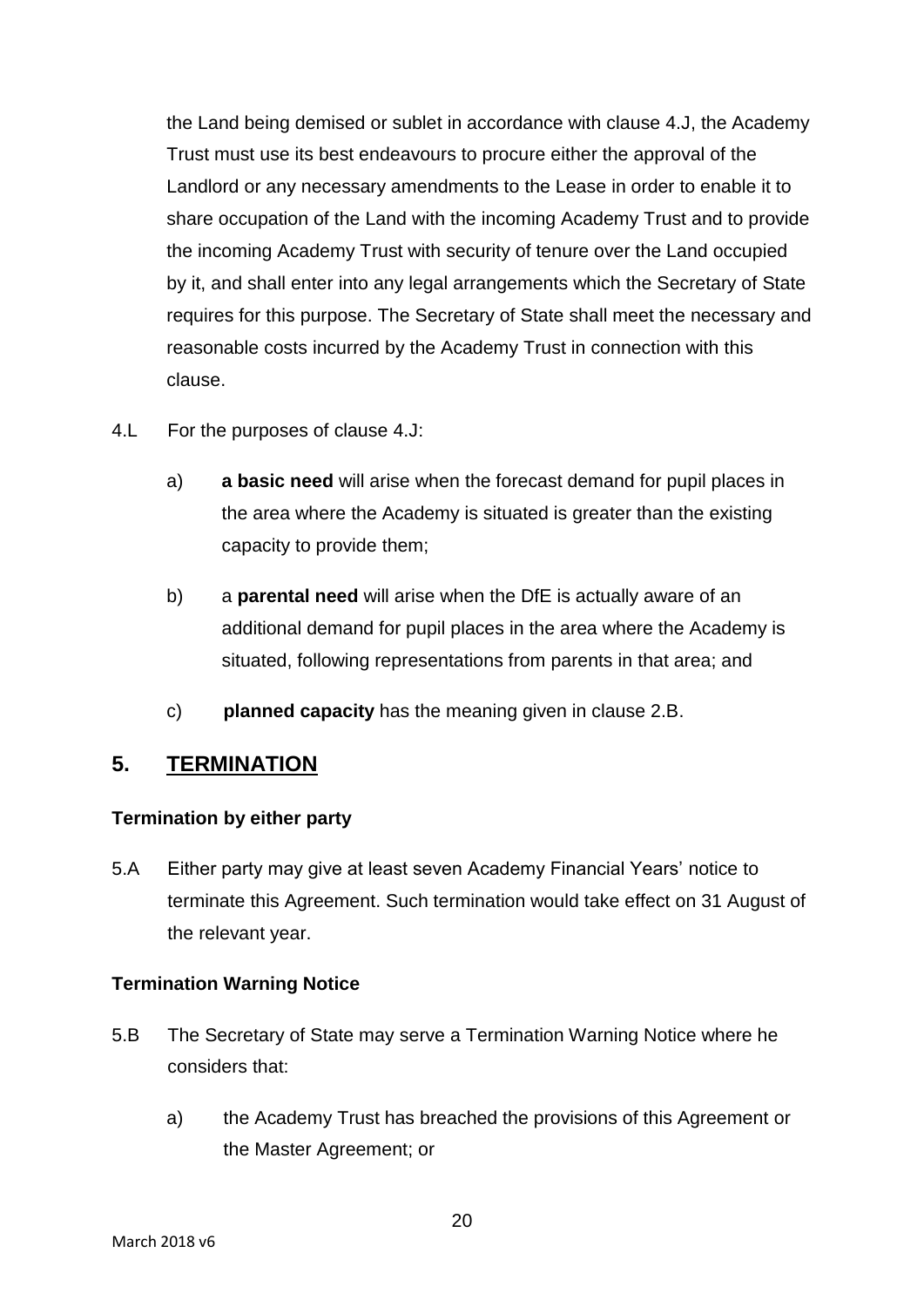- b) the standards of performance of pupils at the Academy are unacceptably low; or
- c) there has been a serious breakdown in the way the Academy is managed or governed; or
- d) the safety of pupils or staff is threatened, including due to breakdown of discipline; or
	- e) the Academy is coasting provided he has notified the Academy Trust that it is coasting.
- 5.C A Termination Warning Notice served under clause 5.B will specify:
	- a) the action the Academy Trust must take;
	- b) the date by which the action must be completed; and
	- c) the date by which the Academy Trust must make any representations, or confirm that it agrees to undertake the specified action.
- 5.D The Secretary of State will consider any representations from the Academy Trust which he receives by the date specified in the Termination Warning Notice. The Secretary of State may amend the Termination Warning Notice to specify further action which the Academy Trust must take, and the date by which it must be completed.
- 5.E If the Secretary of State considers that the Academy Trust has not responded to the Termination Warning Notice as specified under clause 5.C(c), or has not completed the action required in the Termination Warning Notice as specified under clauses 5.C(a) and (b) (and any further action specified under clause 5.D) he may serve a Termination Notice.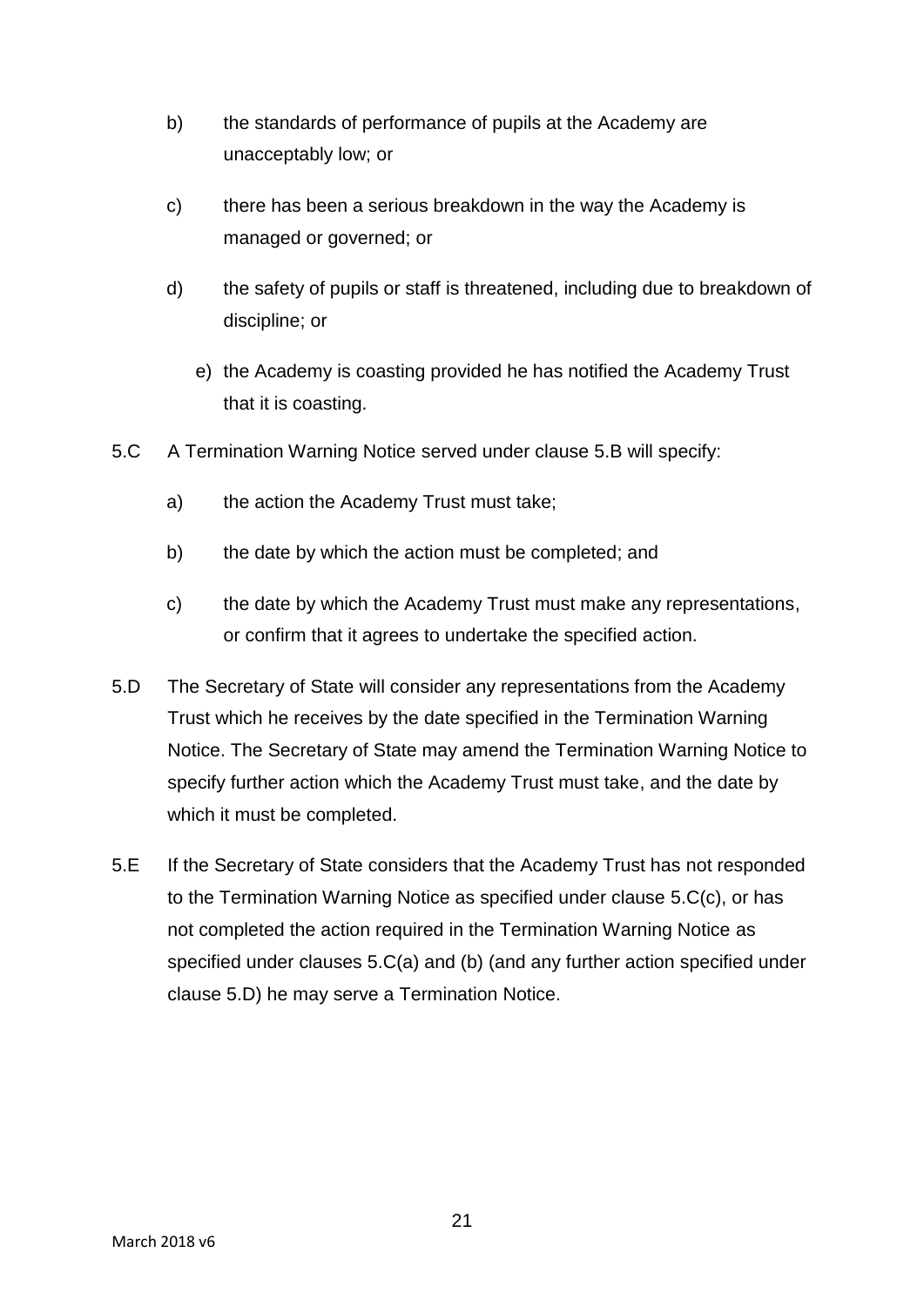#### <span id="page-21-0"></span>**Termination by the Secretary of State after inspection**

- 5.F If the Chief Inspector gives notice to the Academy Trust that:
	- a) special measures are required to be taken in relation to the Academy; or
	- b) the Academy requires significant improvement

the Secretary of State may serve a Termination Warning Notice, specifying the date by which the Academy Trust must make any representations.

- 5.G In deciding whether to give notice of his intention to terminate under clause 5.F, the Secretary of State will have due regard to the overall performance of the Academy Trust.
- 5.G.1 Not used.
- 5.H If the Secretary of State has served a Termination Warning Notice under clause 5.Fand:
	- a) has not received any representations from the Academy Trust by the date specified in the notice; or
	- b) having considered the representations made by the Academy Trust remains satisfied that this Agreement should be terminated;

he may serve a Termination Notice.

- 5.I If the Chief Inspector gives a notice referred to in clause 5.F to the Academy Trust within two years after the Academy opened, the Secretary of State may only serve a Termination Warning Notice under clause 5.F if:
	- a) the Chief Inspector has held a monitoring inspection under section 8 of the Education Act 2005 later than two years after the Academy opened; and
	- b) the Chief Inspector considers that the Academy is not making enough progress towards the removal of the designation referred to in his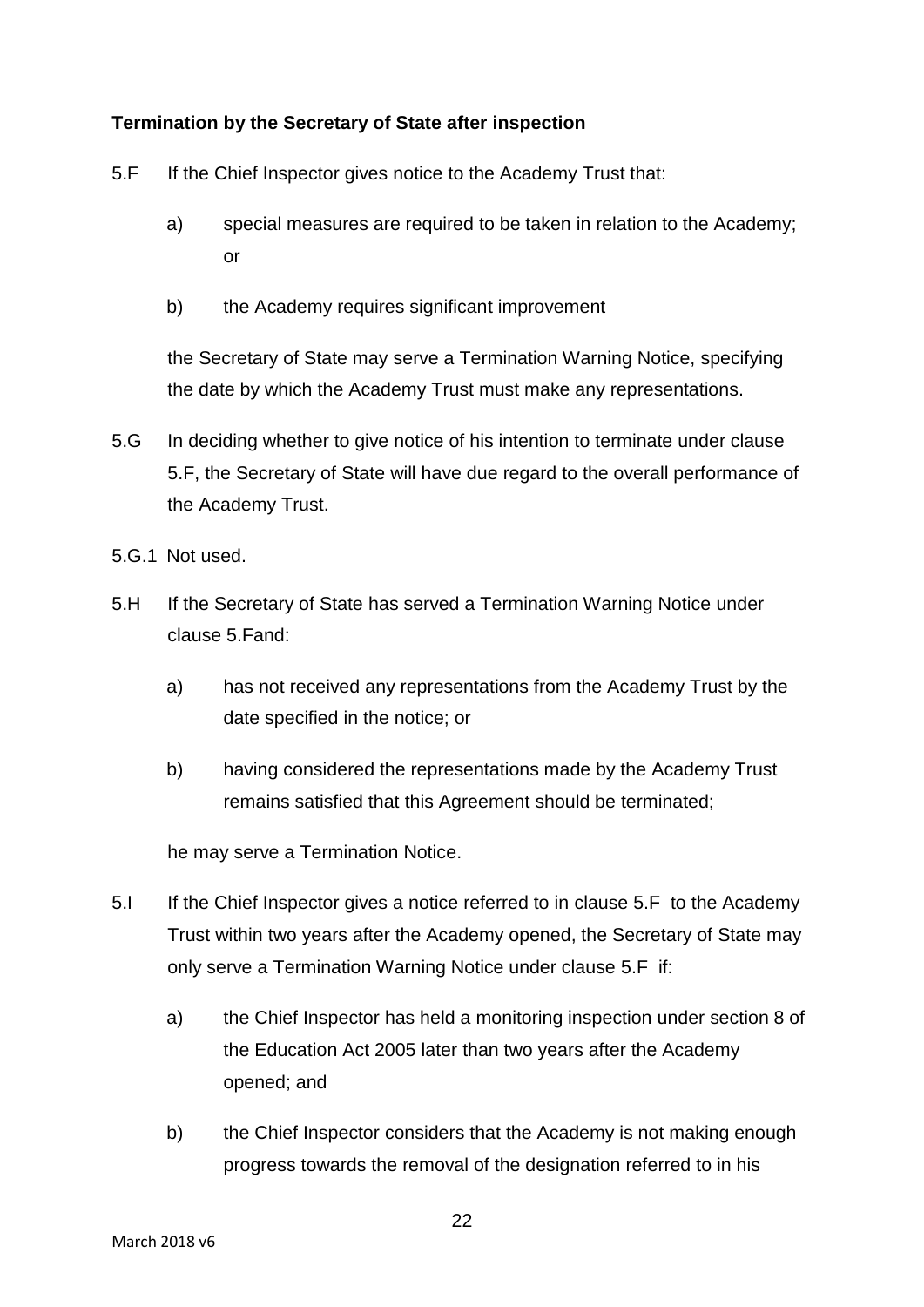notice.

Nothing in this clause prevents or prejudices the Secretary of State exercising any other rights arising from or under this Agreement (including, for the avoidance of doubt, any rights under clauses 5.B to 5.E).

#### <span id="page-22-0"></span>**Termination by the Secretary of State**

- 5.J If the Secretary of State has determined that the Academy will be removed from the Register of Independent Schools and no appeal against that determination is pending, he may serve a Termination Notice.
- 5.K Not used.
- 5.L Not used.
- 5.M Not used.
- 5.N Not used.
- 5.O Not used.

#### <span id="page-22-1"></span>**Funding and admission during notice period**

- 5.P If the Secretary of State serves a Termination Notice under clause 5.A, the Academy Trust may continue during the notice period to admit pupils to the Academy, and to receive GAG and EAG, in accordance with this Agreement.
- 5.Q If the Secretary of State serves a Termination Warning Notice or a Termination Notice otherwise than under clause 5.A, the Academy Trust may continue during the notice period to admit pupils to the Academy (unless the Secretary of State specifies otherwise), and to receive GAG and EAG, in accordance with this Agreement.

#### <span id="page-22-2"></span>**Notice of intention to terminate by Academy Trust**

5.R The Secretary of State will, before the start of each Academy Financial Year, provide the Academy Trust with a final funding allocation indicating the level of GAG and EAG to be provided in the next Academy Financial Year (the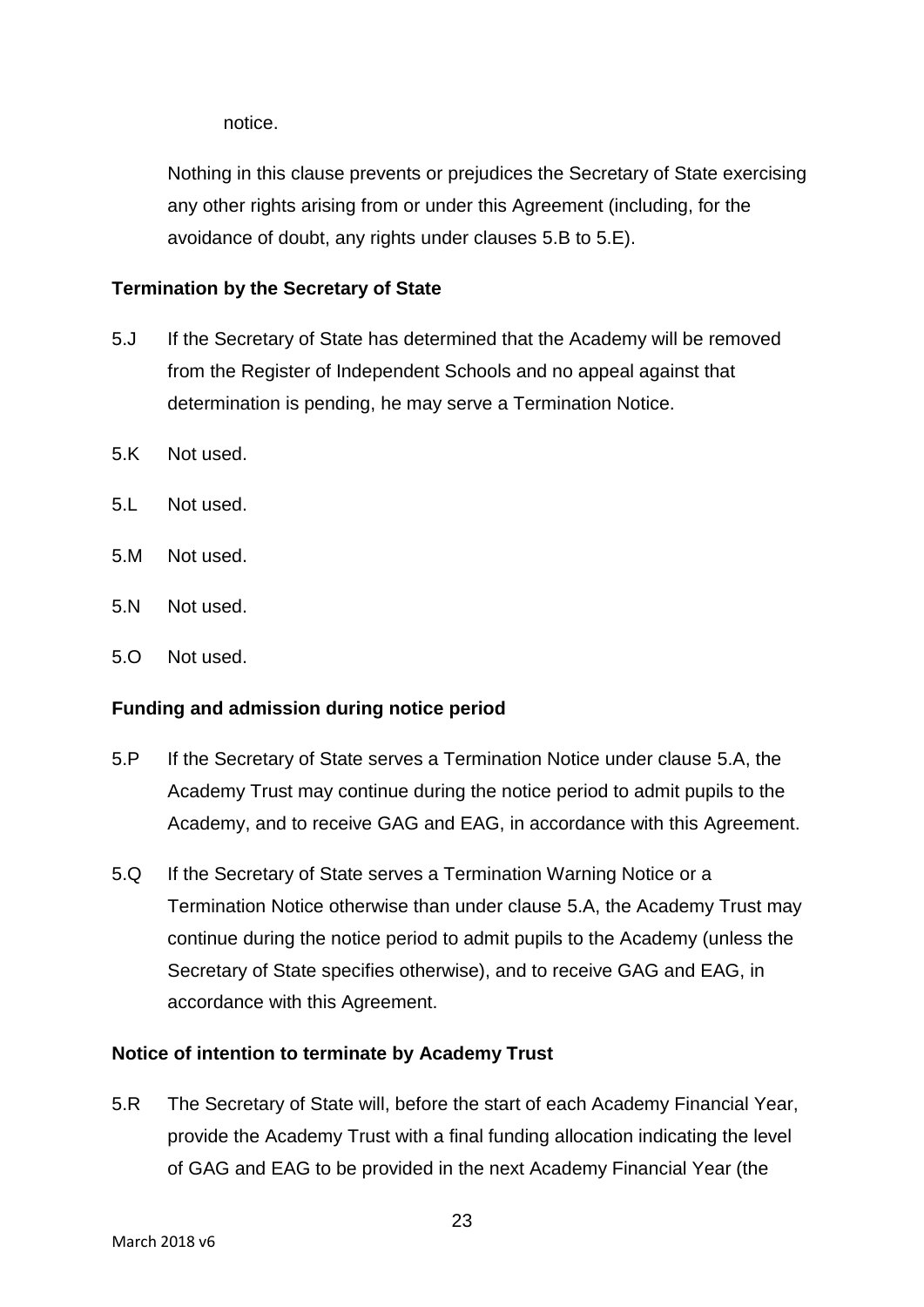#### **"Funding Allocation").**

- 5.S If the Academy Trust is of the opinion that, after receipt of the Funding Allocation for the next Academy Financial Year (the "**Critical Year**") and after taking into account all other resources likely to be available to the Academy, including other funds that are likely to be available to the Academy from other academies operated by the Academy Trust ("**All Other Resources**"), it is likely that the cost of running the Academy during the Critical Year would cause the Academy Trust to become insolvent (and for this reason only) then the Academy Trust may give written notice of its intention to terminate this Agreement on 31 August before the Critical Year.
- 5.T Any notice given by the Academy Trust under clause 5.S must be provided to the Secretary of State within six weeks of the Secretary of State issuing the Funding Allocation. The notice given by the Academy Trust under clause 5.S must specify:
	- a) the grounds upon which the Academy Trust"s opinion is based, including:
		- i. evidence of those grounds;
		- ii. any professional accounting advice the Academy Trust has received;
		- iii. a detailed statement of steps which the Academy Trust proposes to take to ensure that the running costs of the Academy are reduced such that costs are less than the Funding Allocation and All Other Resources, and the period of time within which such steps will be taken; and
	- b) the shortfall in the Critical Year between the Funding Allocation and All Other Resources expected to be available to the Academy Trust to run the Academy and the projected expenditure on the Academy; and
	- c) a detailed budget of income and expenditure for the Academy during the Critical Year (the "**Projected Budget**").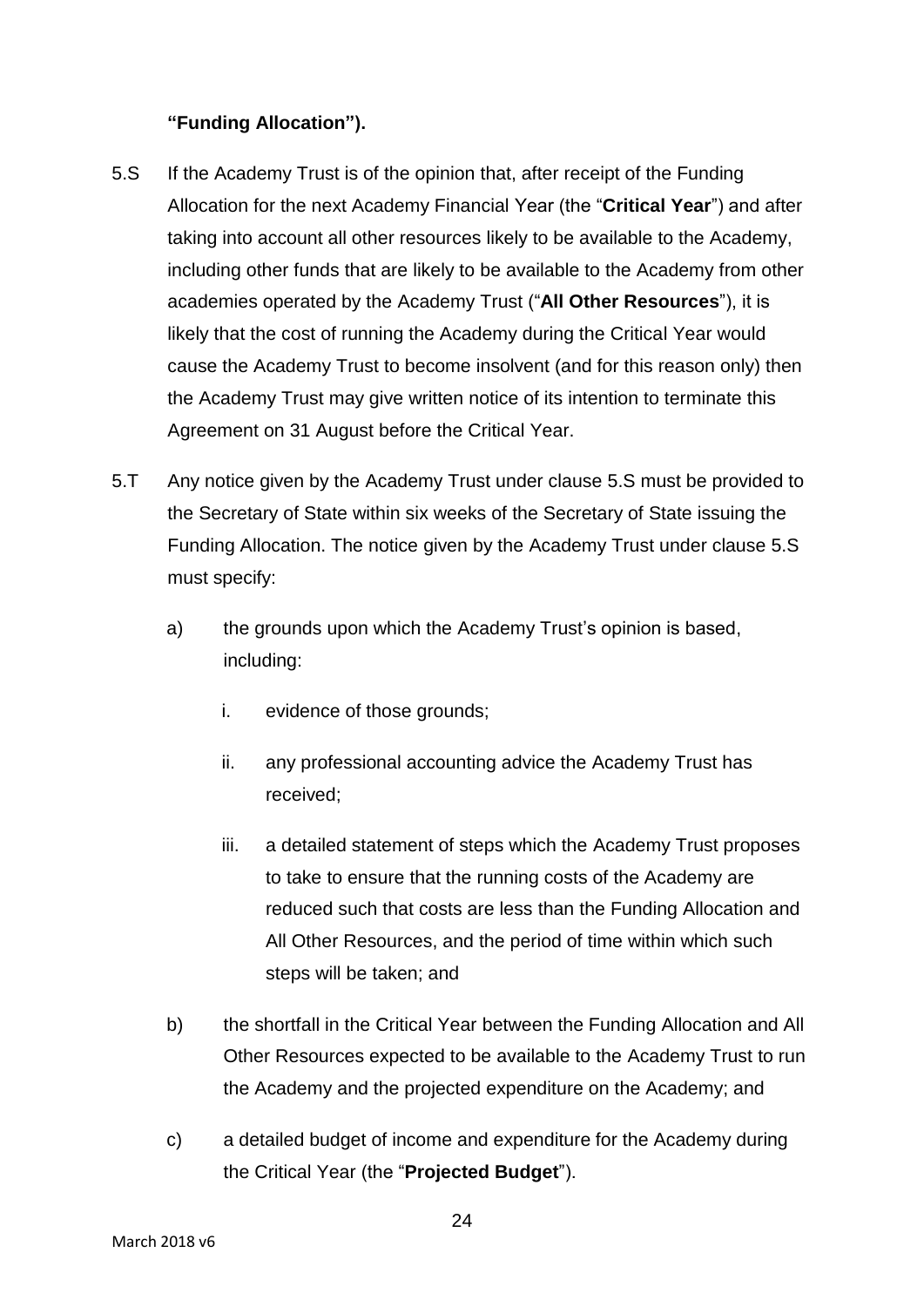- 5.U Both parties will use their best endeavours to agree whether or not the cost of running the Academy during the Critical Year would cause the Academy Trust to become insolvent. Both parties recognise that they will need to engage in a constructive dialogue at the time about how best to provide education for the pupils at the Academy and use their best endeavours to agree a practical solution to the problem.
- 5.V If no agreement is reached by 30 April (or another date if agreed between the parties) as to whether the cost of running the Academy during the Critical Year would cause the Academy Trust to become insolvent, then that question will be referred to an independent expert (the "**Expert**") for resolution. The Expert's determination will be final and binding on both parties. The Expert will be requested to specify in his determination the amount of the shortfall in funding (the "**Shortfall**").
- 5.W The Expert will be an insolvency practitioner with significant professional experience of educational institutions or academies. If the parties fail to agree upon the appointment of the Expert then the Expert will be appointed by the President of the Institute of Chartered Accountants in England and Wales. The Expert's fees will be borne equally between the parties.
- 5.X The Expert will be required in reaching his determination to take account of advice from an educational specialist who is professionally familiar with the issues arising from the budget management of schools. If the parties fail to agree upon the appointment of the educational specialist then the educational specialist will be appointed by the Chairman of the Specialist Schools and Academies Trust (or any successor or equivalent body). The educational specialist"s fees will be borne equally between the parties.
- 5.Y If the Expert determines that the cost of running the Academy during the Critical Year would cause the Academy Trust to become insolvent, and the Secretary of State will not have agreed to provide sufficient additional funding to cover the Shortfall, then the Academy Trust will be entitled to terminate this Agreement, by notice expiring on 31 August before the Critical Year. Any such notice will be given within 21 days after (a) the Expert's determination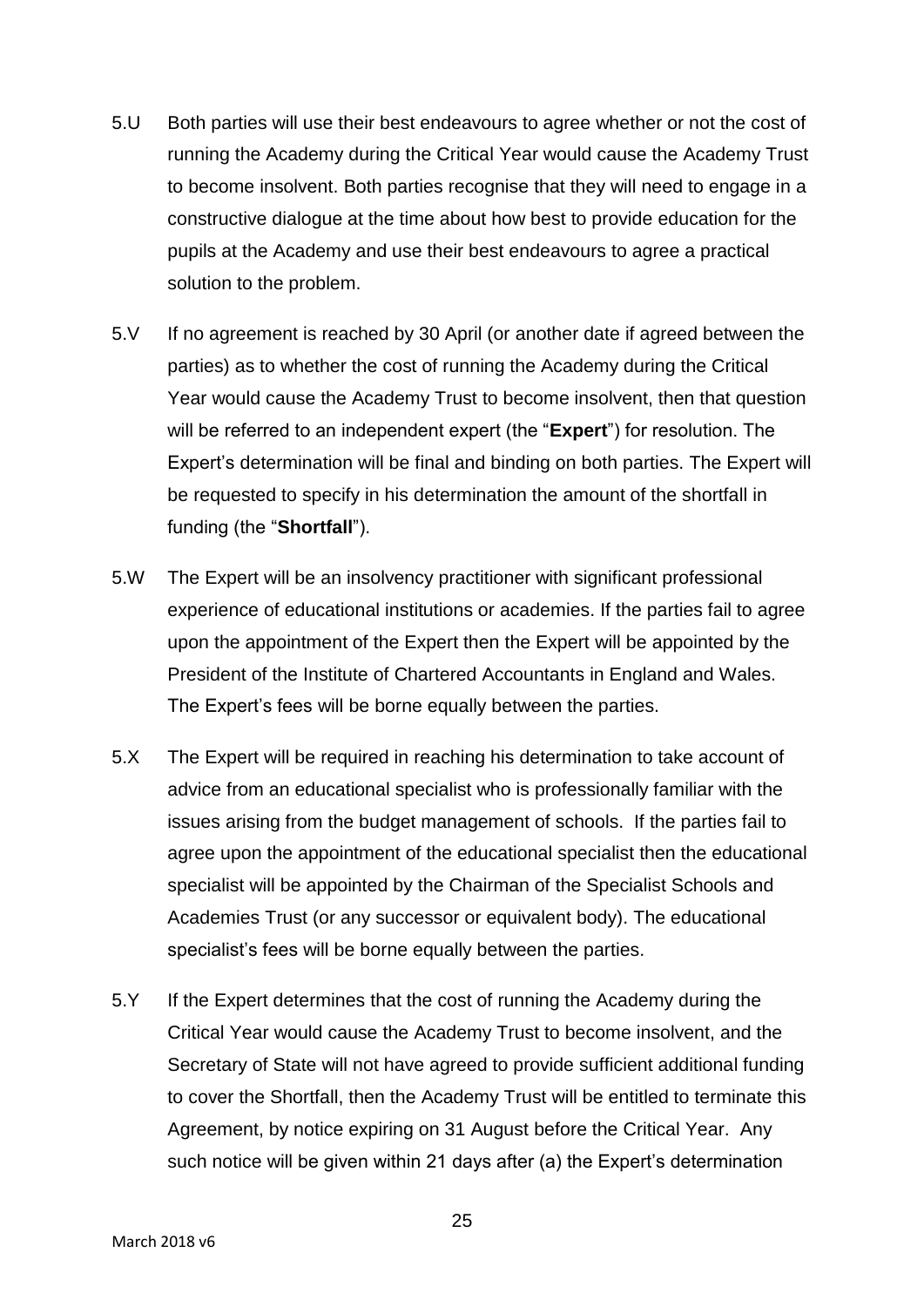will have been given to the parties or (b), if later, the Secretary of State will have given written notice of his refusal to provide sufficient additional funding for the Academy to cover the Shortfall.

#### <span id="page-25-0"></span>**Effect of termination**

- 5.Z If this Agreement is terminated, the Academy will cease to be an Academy within the meaning of sections 1 and 1A of the Academies Act 2010.
- 5.AA Subject to clauses 5.BB and 5.CC, if the Secretary of State terminates this Agreement under clause 5.A, he will indemnify the Academy Trust. If the Secretary of State terminates this Agreement otherwise than under clause 5.A, he may at his discretion indemnify or compensate the Academy Trust.
- 5.BB The amount of any such indemnity or compensation will be determined by the Secretary of State, having regard to representations made to him by the Academy Trust, and will be paid as and when the Secretary of State considers appropriate.
- 5.CC The categories of expenditure incurred by the Academy Trust in consequence of termination, for which the Secretary of State may indemnify the Academy Trust under clauses 5.AA, may include:
	- a) staff compensation and redundancy payments;
	- b) compensation payments in respect of broken contracts;
	- c) expenses of disposing of assets or adapting them for other purposes;
	- d) legal and other professional fees; and
	- e) dissolution expenses.
- 5.DD If this Agreement is terminated, and the Academy Trust owns capital assets which have been partly or wholly funded by HM Government, the Academy Trust must, as soon as possible after the termination date:
	- a) transfer a proportion of those capital assets, equal to the proportion of the original financial contribution made by HM Government, to a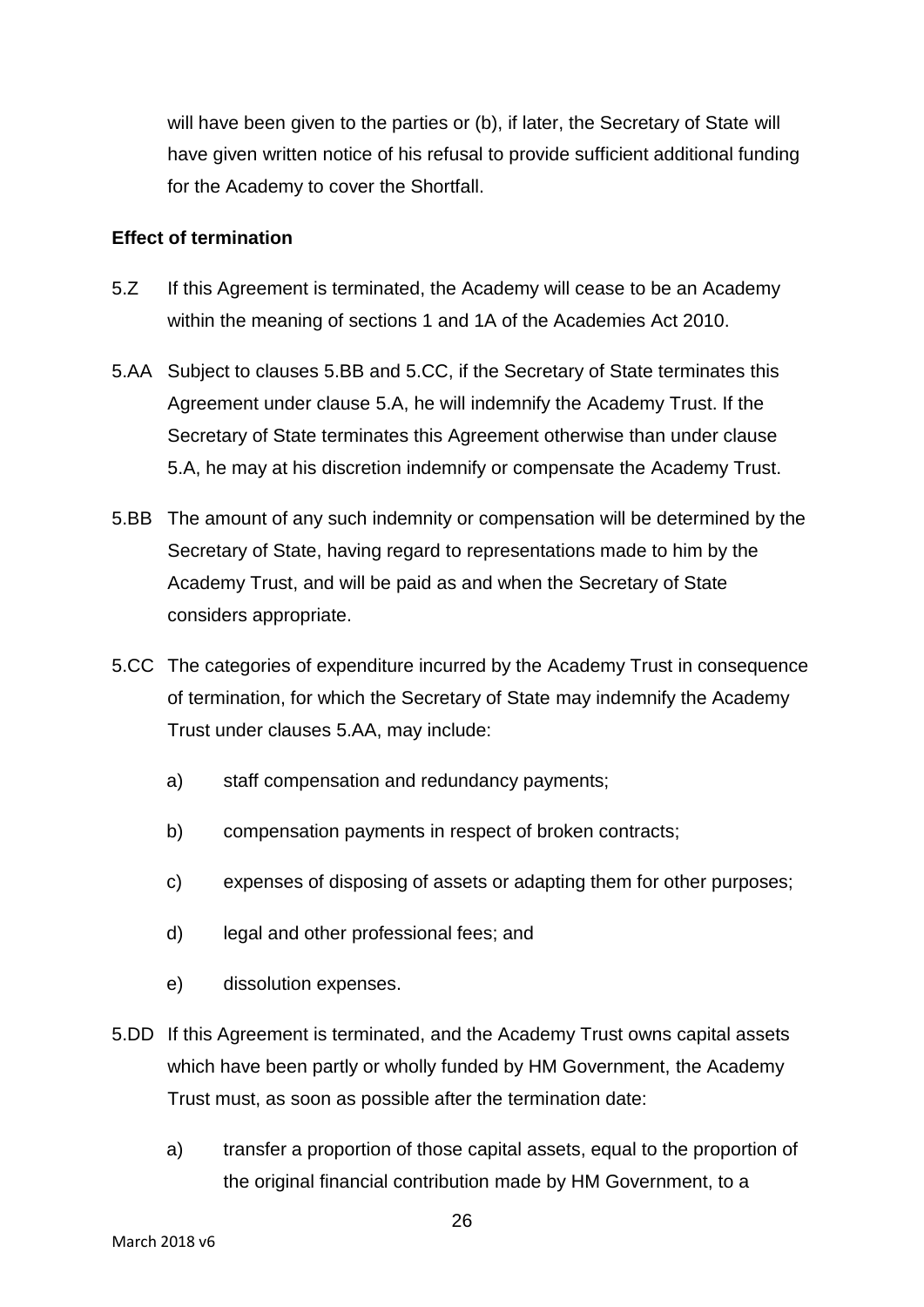nominee of the Secretary of State to use for educational purposes; or

- b) if the Secretary of State directs that a transfer under clause 5.DD(a) is not required, pay to the Secretary of State at the termination date (or, by agreement with the Secretary of State, at the date of their subsequent disposal) a sum equivalent to the proportion of the original financial contribution made by HM Government.
- 5.EE The Secretary of State may:
	- a) Waive all or part of the repayment due under sub-clause 5.DD(b) if the Academy Trust obtains his permission to invest the sale proceeds for its charitable purposes; or
	- b) direct the Academy Trust to pay all or part of the sale proceeds to the relevant LA.

## <span id="page-26-0"></span>**6. OTHER CONTRACTUAL ARRANGEMENTS**

#### <span id="page-26-1"></span>**Annexes**

6.A Any annexes to this Agreement form part of and are incorporated into this Agreement.

#### <span id="page-26-2"></span>**The Master Agreement**

6.B Except as expressly provided in this Agreement, all provisions of the Master Agreement have full force and effect.

#### <span id="page-26-3"></span>**General**

- 6.C The Academy Trust cannot assign this Agreement.
- 6.D Failure to exercise, or a delay in exercising, any right or remedy of the Secretary of State under this Agreement (including the right to terminate this Agreement), or a single or partial exercise of such a right or remedy, is not a waiver of, and does not prevent or restrict any initial or further exercise of, that or any other right or remedy.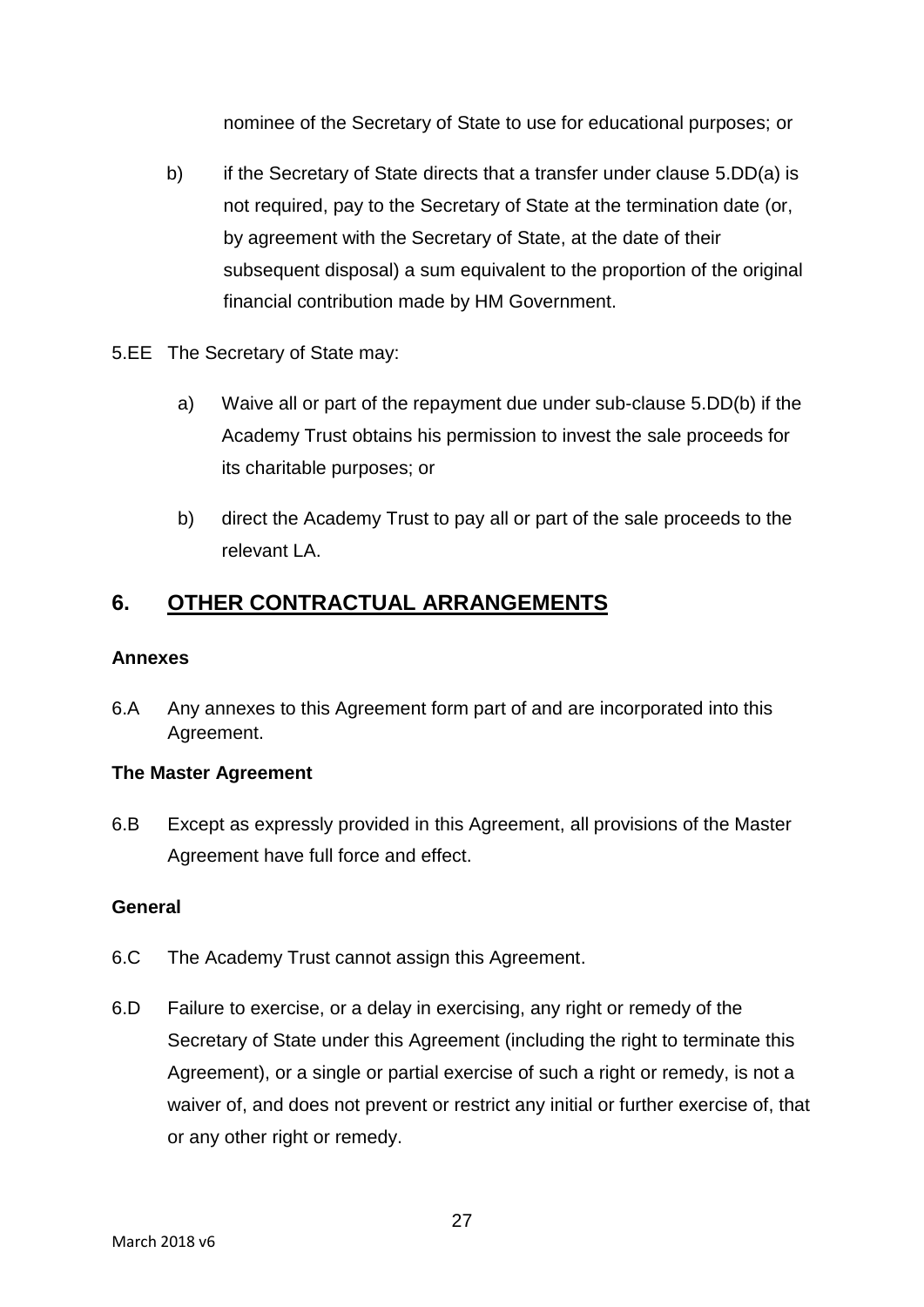- 6.E Termination of this Agreement will not affect the accrued rights, remedies, obligations or liabilities of the parties existing at termination.
- 6.F This Agreement may be executed in any number of counterparts, each of which when executed and delivered shall constitute a duplicate original, but all of which will together constitute the same agreement.
- 6.G This Agreement and any dispute or claim arising out of or in connection with it or its subject matter or formation (including non-contractual disputes or claims) shall be governed by and construed in accordance with the law of England and Wales, and submitted to the exclusive jurisdiction of the courts of England and Wales.
- 6.H Not used.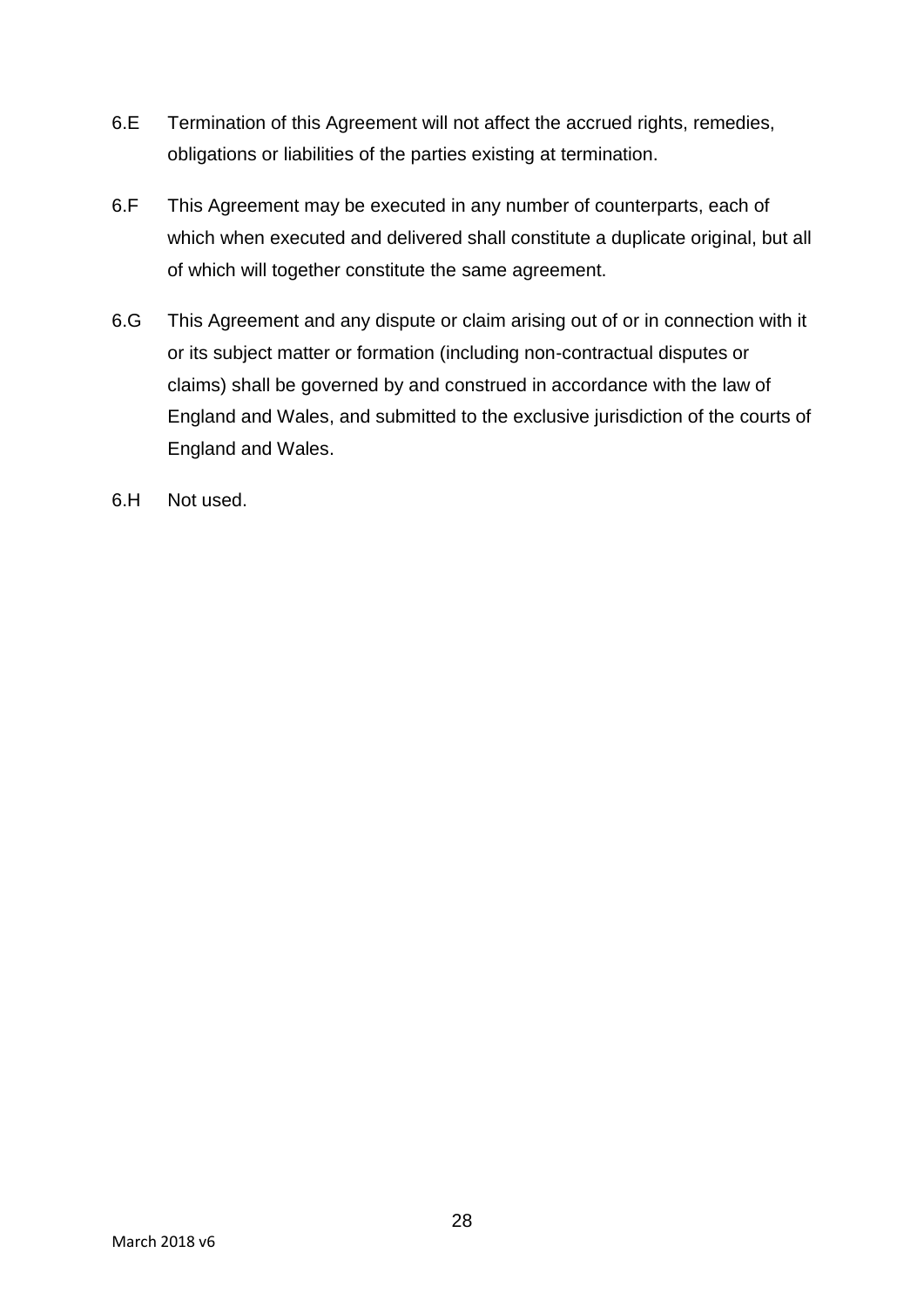Executed on behalf of the **Academy Trust** by:

……………………………………

and ………………………..

**Director**

**Witness**

Name:

Address:

The Corporate Seal of

#### **THE SECRETARY OF STATE FOR EDUCATION**

affixed to this deed is authenticated by:

………………………..

**Duly Authorised**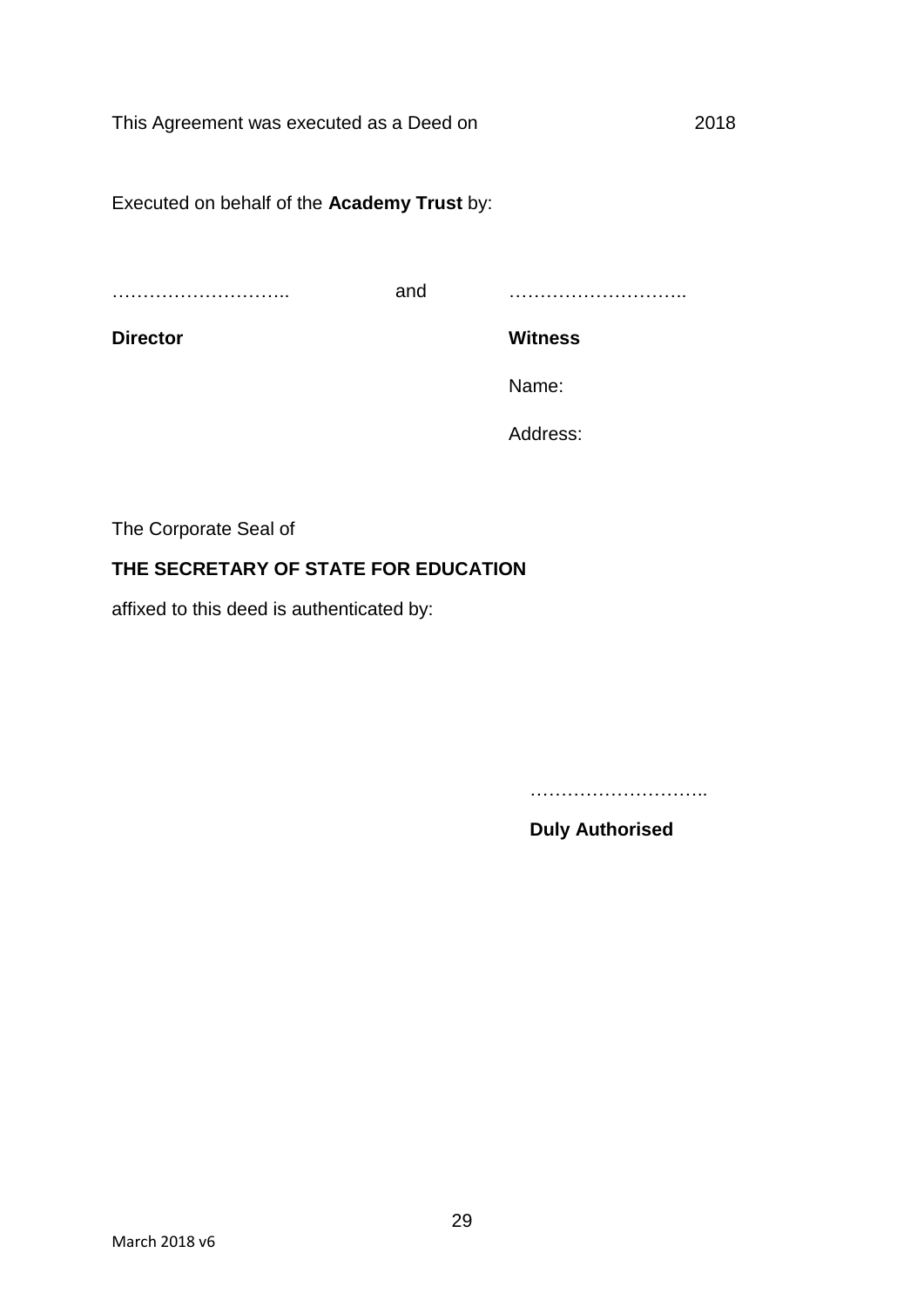# <span id="page-29-1"></span><span id="page-29-0"></span>**ANNEXES**

# **6. ADMISSION OF CHILDREN AND YOUNG PEOPLE WITH EDUCATION, HEALTH AND CARE PLANS**

"**EHC plan**" means an Education, Health and Care plan made under section 37 of the Children and Families Act 2014.

<span id="page-29-2"></span>7.A Except as set out in clause 8 below, the Children and Families Act 2014 imposes duties directly on Academies in respect of pupils with special educational needs, including the admission of pupils with EHC plans. If an Academy Trust considers that a LA should not have named the Academy in an EHC plan, it may ask the Secretary of State to determine whether the LA has acted unreasonably, and to make an order directing the LA to reconsider. The Academy Trust must admit the pupil if such a determination is pending. The Secretary of State"s determination as to whether the LA acted unreasonably will be final, subject to any right of appeal which a parent of the pupil may have to the First Tier Tribunal (Special Educational Needs and Disability) or the Upper Tribunal Administrative Appeals Chamber.

# **8. ADMISSION OF CHILDREN WITH A STATEMENT OF SPECIAL EDUCATIONAL NEEDS**

(Clauses 8.A-8.G only apply where the pupil has a statement of special educational needs (SEN) rather than an EHC plan and where they therefore continue to be subject to the relevant provisions of the Education Act 1996. EHC plans are replacing statements of SEN but although all statements of SEN should have been converted to an EHC plan by the 1 April 2018 this clause is retained to protect pupils who still have a statement of special education need after this date. The detail on the drafting of a statement below is retained to protect pupils in exceptional circumstances.)

"**Statement of SEN**" means a statement made under section 324 of the Education Act 1996.

- 8.A The Academy Trust must admit all children with a Statement of SEN naming the Academy.
- 8.B The Academy Trust must have regard to the Special Educational Needs Code of practice 2001 when dealing with statements of SEN.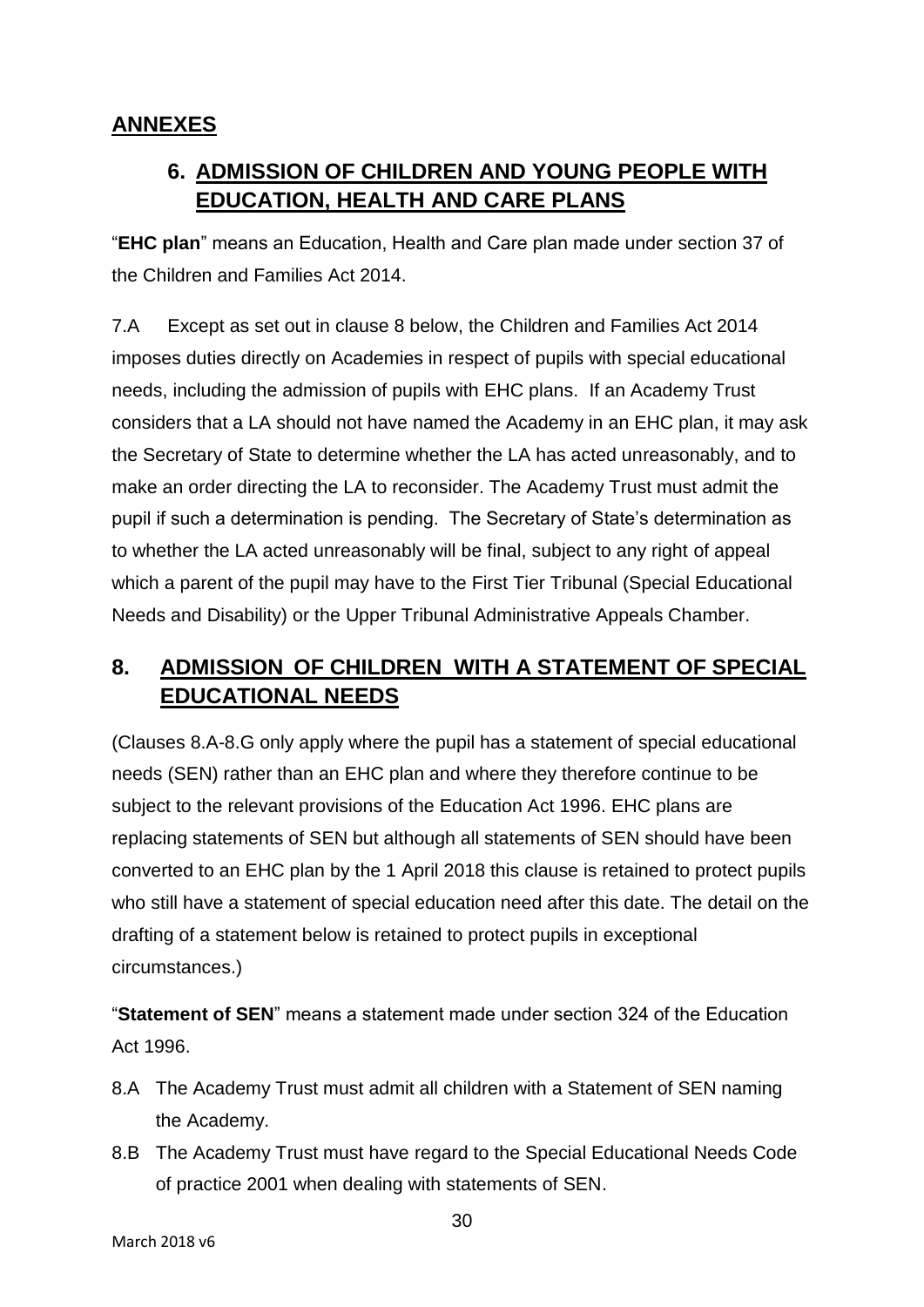- 8.C Where the LA sends the Academy Trust a draft statement with a proposal that the Academy is named in the final statement, the Academy Trust must respond within 15 working days unless the time period falls within a school holiday that is longer than two weeks in which case the Academy Trust should respond within 15 working days of the end of the school holiday.
- 8.D In its response the Academy Trust must either:
	- a. consent to being named in the final statement or
	- b. explain why it believes that admitting the child would be incompatible with the provision of efficient education for other children and the efficient use of resources, including why no reasonable steps could secure compatibility. In doing so the Academy Trust must have regard to the relevant legislation and Code of Practice. If the LA does not agree with the Academy Trust"s response, and names the Academy in the child"s Statement of SEN, the Academy Trust must admit the child to the school as specified in the statement or otherwise by the LA. The final decision as to whether to name the Academy falls to the LA.
- 8.E If the Academy Trust considers that the LA should not have named the Academy in the statement of SEN, it may ask the Secretary of State to determine whether the LA has acted unreasonably, and to make an order directing the LA to reconsider. The Academy Trust must admit the pupil if such a determination is pending. The Secretary of State"s determination will be final, subject only to any right of appeal which a parent of the child may have to the First-tier Tribunal (Special Educational Needs and Disability) or the Upper Tribunal Administrative Appeals Chamber.
- 8.F If a parent of a child for whom the LA maintains a statement appeals to the First-tier Tribunal (Special Educational Needs and Disability) or the Upper Tribunal Administrative Appeals Chamber, either for or against the naming of the Academy in the child"s statement, then the Tribunal"s decision will be binding, even if it is different from that of the Secretary of State.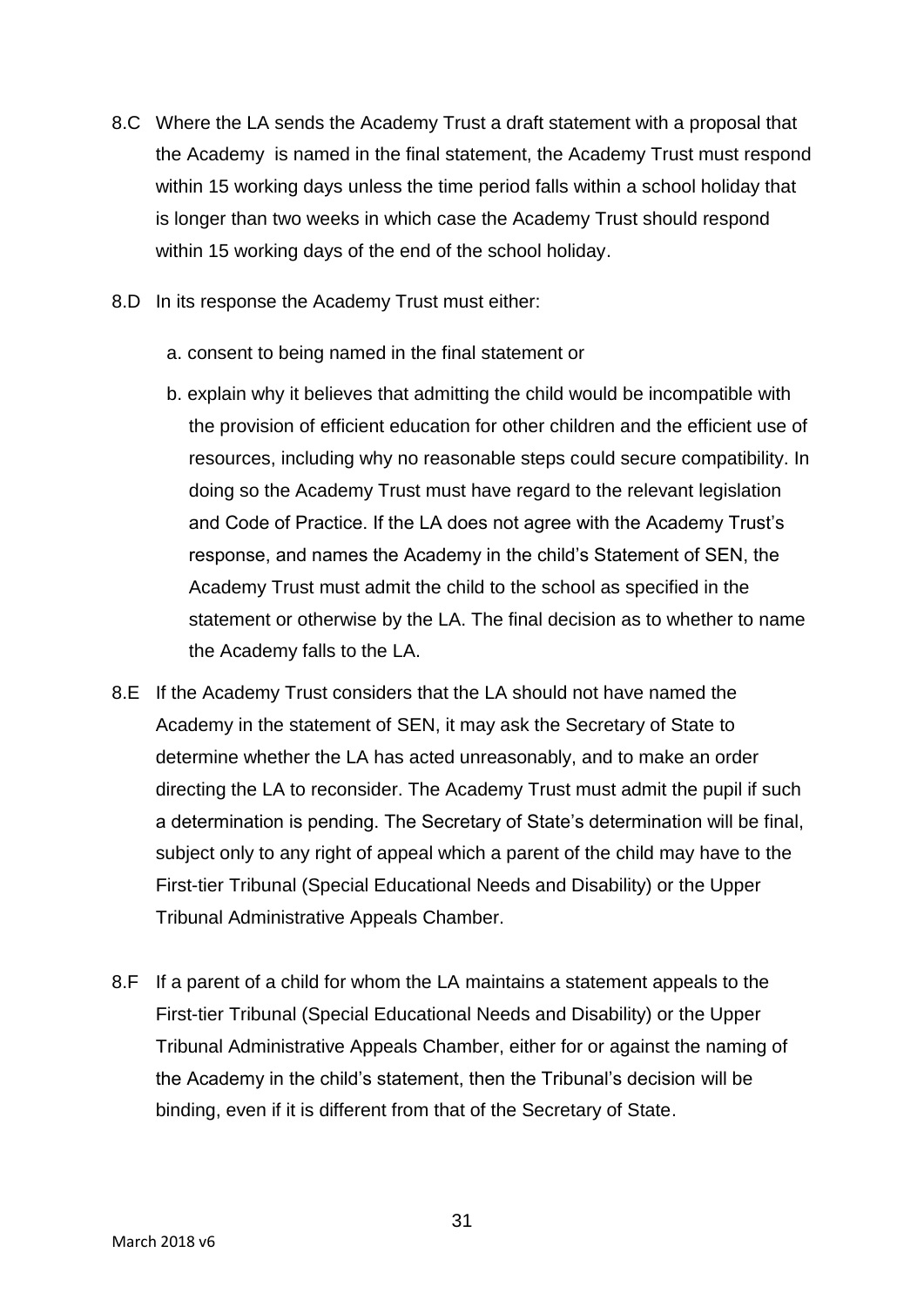- 8.G Where it has been finally determined that the Academy be named in a child"s Statement of SEN, the Academy Trust must admit the child to the Academy, notwithstanding any other admissions requirements in this Agreement.
- 8.H Clauses 8.A to 8.G only apply insofar as the relevant provisions of the Children and Families Act 2014 relating to SEN and disability do not apply to Academies and Free Schools.